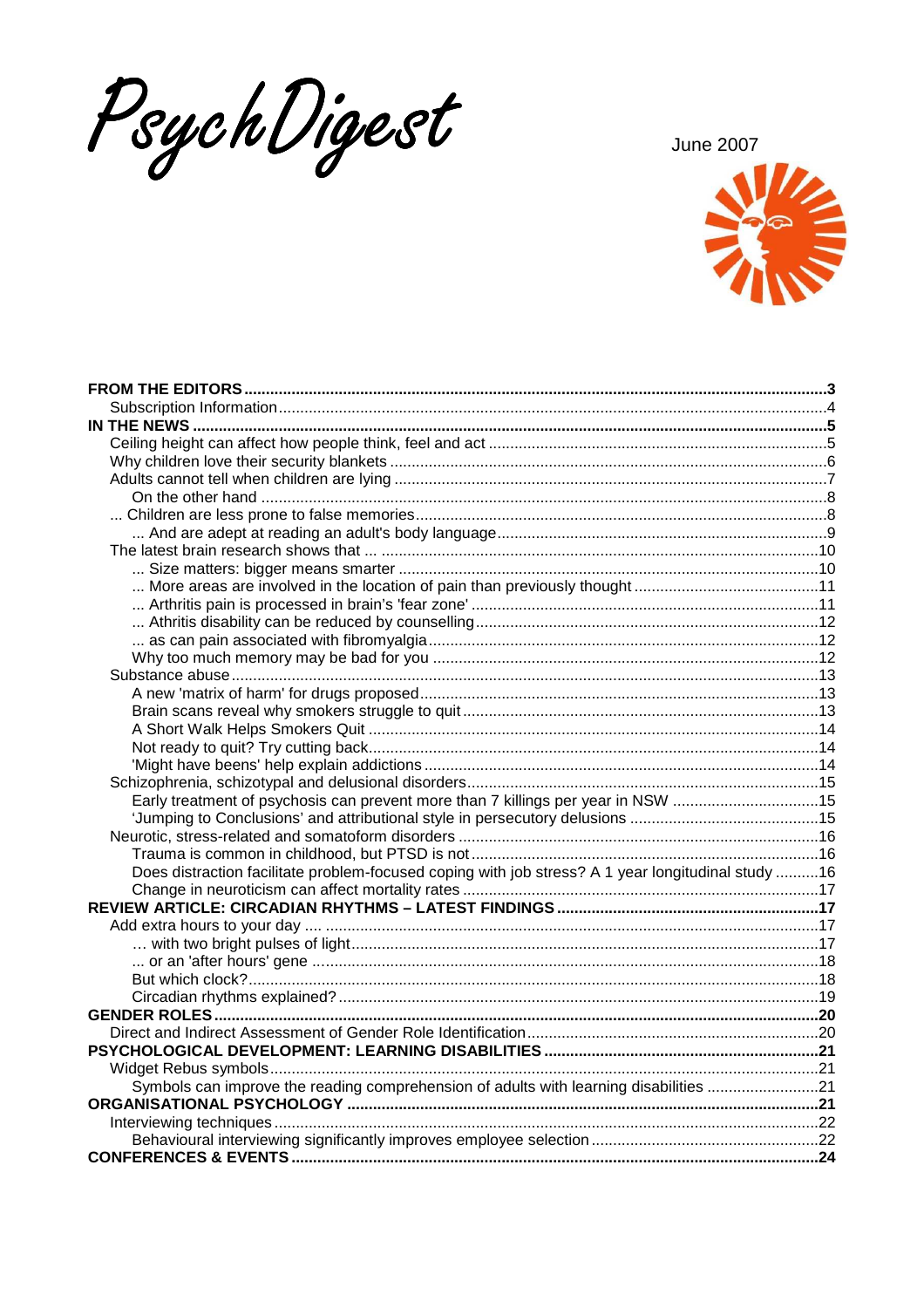### **Methodology**

Information for **PsychDigest** is harvested from the most reliable, relevant, current and comprehensive sources available, including information from leading publishers such as Elsevier, John Wiley & Sons, American Psychological Association (APA), American Psychiatric Publishing (APPI), Springer, Taylor & Francis, British Psychological Society, the American Medical Association, the Australian Academic Press, Guilford Press, Blackwell Publishing, Cambridge University Press, International Universities Press, Sage Publications, Routledge Mental Health, and Psychology Press.

Psych & Soma also has access to databases such as ScienceDirect, EbscoHost, Proquest, PsycINFO, Academic Research Library, IngentaConnect, PubMed, SpringerLink, Medline, CurrentContents (Web of Science), Clinical Pharmacology, and Sabinet and SA Media.

In addition to subscription-based journals, Psych & Soma also monitors quality-controlled scientific and scholarly open-access journals, which offer free and usually full text articles. We also keep an eye on more popular journals such as Science magazine, Scientific American, and New Scientist.

These lists are by no means exhaustive, and new sources are added on a regular basis. All of these sources are not only monitored for relevant news items, but are also continuously reviewed for suitability.

Various methods are used to keep up-to-date with the most current news in the fields of psychology and psychiatry: journal contents alerts, email alerts, website-monitoring software and services, RSS feeds (RSS stands for 'real simple syndication', blog news ('blog' is shorthand for 'web log'; these are continuously updated news and article sites owned by individuals, groups or companies). Regular topical searches of databases and websites are further undertaken.

Our expertise is based on an MA in Humanities, an N.Dip in Library and Information Studies, and 17 years in the information and technical editing fields (Martie), and a D.Phil in Human Resources Development (Thomas).

### **Copyright Policy**

PsychDigest's content is protected by copyright under both South African law and foreign countries, under the Berne Convention. Title to the content of PsychDigest remains with Psych and Soma Information and Resources CC. Any use of the content not expressly permitted is a breach of and may violate copyright laws. No one may reproduce any of the content of PsychDigest, either in print or electronic form, without prior written permission from Psych and Soma Information and Resources CC.

### **Disclaimer**

The subscriber agrees to use **PsychDigest** at her/his sole risk. The content of **PsychDigest** is for the sole purpose of being informative and developmental. The content of **PsychDigest** is not and should not be used or relied upon as medical or other advice. The content should not be used in place of a visit, call, consultation or the advice of the subscriber's physician or other qualified health care provider. Although every endeavour is made, Psych and Soma Information and Resources CC makes no representations or warranties about the accuracy, reliability, currentness, completeness, or timeliness of the content of **PsychDigest**. Under no circumstances will Psych and Soma Information and Resources CC, its members or its employees be liable for any loss or damage caused by a subscriber's reliance on information obtained from **PsychDigest**. It is the responsibility of the subscriber to evaluate the accuracy, completeness or usefulness of any of the content of **PsychDigest**. In no event shall Psych and Soma Information and Resources CC or any third parties mentioned be liable for any damages (including, without limitation, direct, indirect, incidental, special, consequential or punitive damages, personal injury/wrongful death, lost profits, or damages resulting from practice interruption) resulting from the use of the content of **PsychDigest**.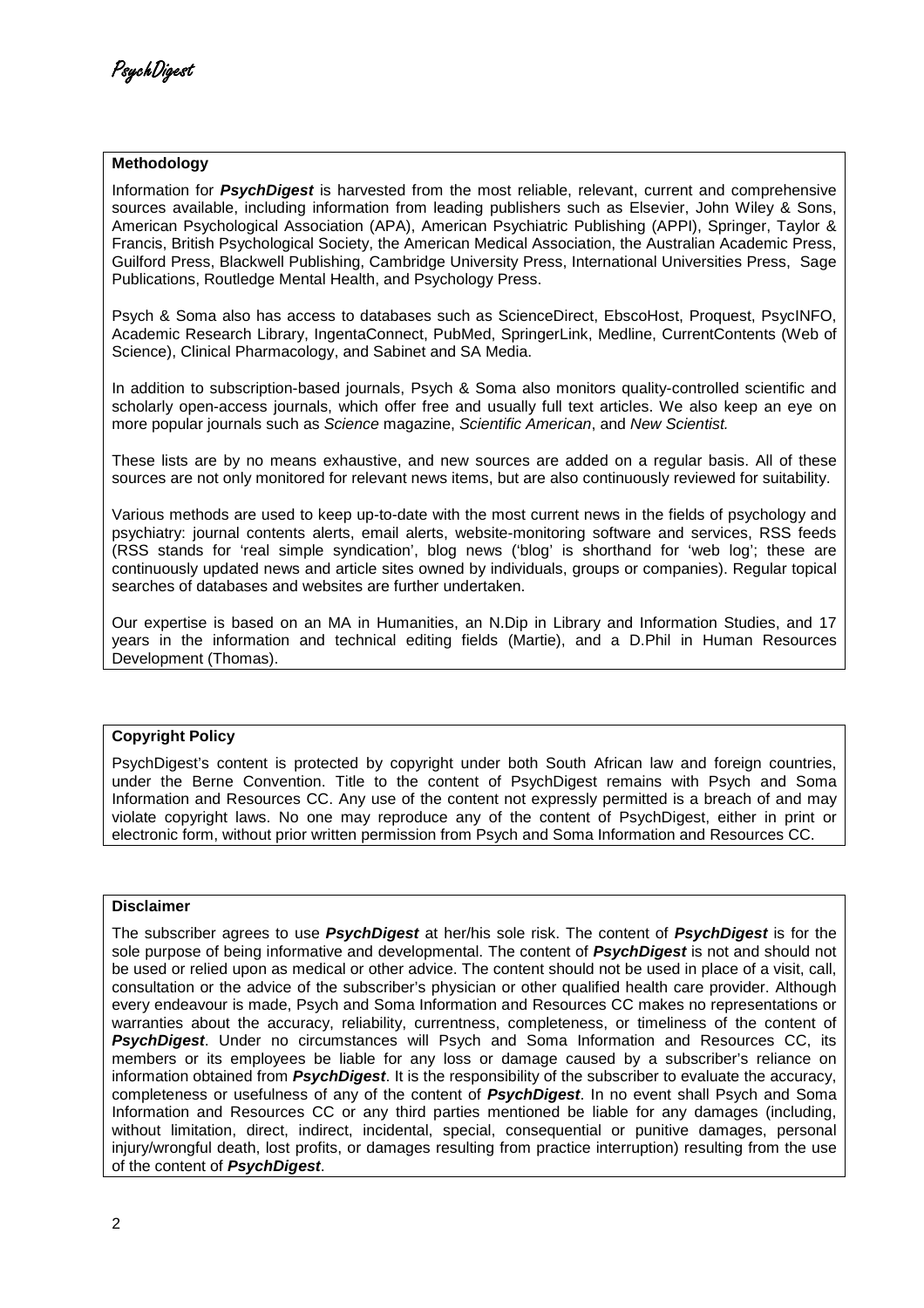# **FROM THE EDITORS**

Dear subscribers,

No tales of great woe this month. The third issue of PsychDigest has been safely delivered (and it is still the first week of the month!), and although the sun is not shining, we can all indulge in a warm cup of hot chocolate (yes, the latest rumours are that cocoa helps lower blood pressure and improves brain blood flow) and some fascinating news from the world of psychology, neuroscience, and related fields.

In this issue we have some shocking news for you (adults cannot tell when children are lying), some encouraging news for arthritis sufferers and smokers who are trying to quit, and a glimpse into the enthralling panorama of the human brain.

Now that we have used up all the adjectives we had put aside for this month …

In March 2008, the International Society for Affective Disorders (ISAD) will hold its biennial conference in Cape Town, South Africa. One of the trends in the psychology field is a greater emphasis on the connection between mind and body—the physical and chemical processes that occur during therapy; research and diagnosis by monitoring physical changes that take place in the body; and new treatments, including a new generation of psychotropic drugs, that treat the body in order to heal the mind.

The ISAD conference highlights this trend, with internationally-recognised pioneers in the use of physical modalities to treat depression speaking on repetitive transcranial magnetic stimulation (rTMS) and magnetic seizure therapy (MST); vagus nerve stimulation (VNS); deep brain stimulation (DBS); and electroconvulsive therapy (ECT).

However, a different trend is emphasising the spiritual aspects of mental illness and its treatment. Eastern philosophies have combined with western methods, resulting in a focus on spirituality, attitude, the search for insight and mental quietude with techniques such as transcendental meditation, right mindfulness (also known as 'right meditation'), and tai chi chuan (often abbreviated to tai chi), a Chinese martial art with 'internal' qualities, with the focus on elements such as awareness of the spirit, mind, qi (breath, or energy flow) and the use of relaxed leverage rather than unrefined muscular tension, tension that soft stylists call "brute force".

This more spiritual focus in psychology is not new, but is receiving increasing attention as researchers report on the results of studies into the impact of these methods on both body and mind.

Both of these trends are delivering exciting results, and will be extensively covered by PsychDigest during the course of the year.

Please send us your comments, criticisms, corrections etc. on this and the previous two issues of PsychDigest (contact details below). What would you, as subscriber, like to see more of? Less of? What did you like, and what can we do to improve our service to you? We will publish (at our discretion) any commentary, letters, short viewpoint articles, case studies, mini-research articles, reviews (literature, books), news items etc. if you give us your written permission. We will publish them anonymously, pseudononymously, or under your own name, as you prefer. Please include any details you wish us to publish with the item: your name, speciality, qualifications, even a short CV or biography if you wish.

### **Martie (Chief Editor) & Thomas Groenewald**

**Feedback can be mailed to Psych and Soma Information and Resources, PO Box 252, Florida 1710 (South Africa), or emailed to feedback@psychsoma.co.za**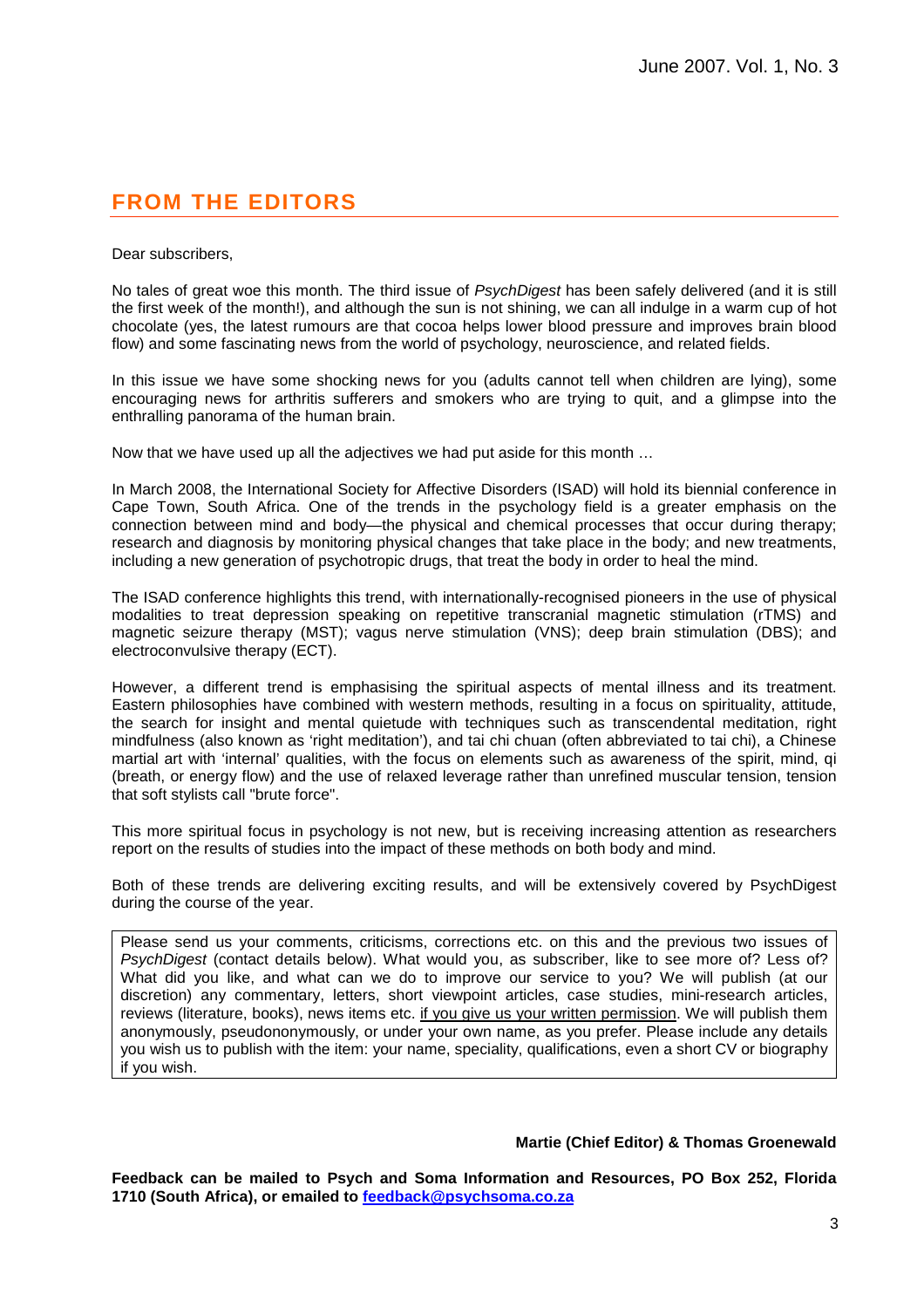# **SUBSCRIPTION INFORMATION**

| <b>Annual subscription (electronic):</b> | R1200 / US\$ 170 (12 issues) |
|------------------------------------------|------------------------------|
| Per issue (electronic):                  | R110 / US\$ 15               |
| Annual subscription (printed, SA only):  | R <sub>1380</sub>            |
| Per issue (printed, SA only):            | R <sub>130</sub>             |

### Payment options:

- Do an **electronic bank transfer** (account detail below) **ABSA** 
	-

Branch: Florida (branch-code: 63034140

Current account No: 4066236194

Reference: Use your surname and initials as reference

• Send a **cheque or postal order** payable to: **Psych and Soma Information and Resources CC** to: PO Box 252

Florida 1710 (South Africa)

• By **debit order:** Please visit http://www.psychsoma.co.za/subscribe.htm, fill in the debit order form

Please fax (011 472 2524) or e-mail (psychdigest@psychsoma.co.za) along with proof of payment, the following information:

- o Your title, initials & surname
- o Your HPCSA number
- o Your e-mail or postal address

We have submitted an application to the Professional Board for Psychology for PsychDigest to be accredited as a 'service provider' for CPD continuing education units. We are expecting to heart he results from the application by July 2007.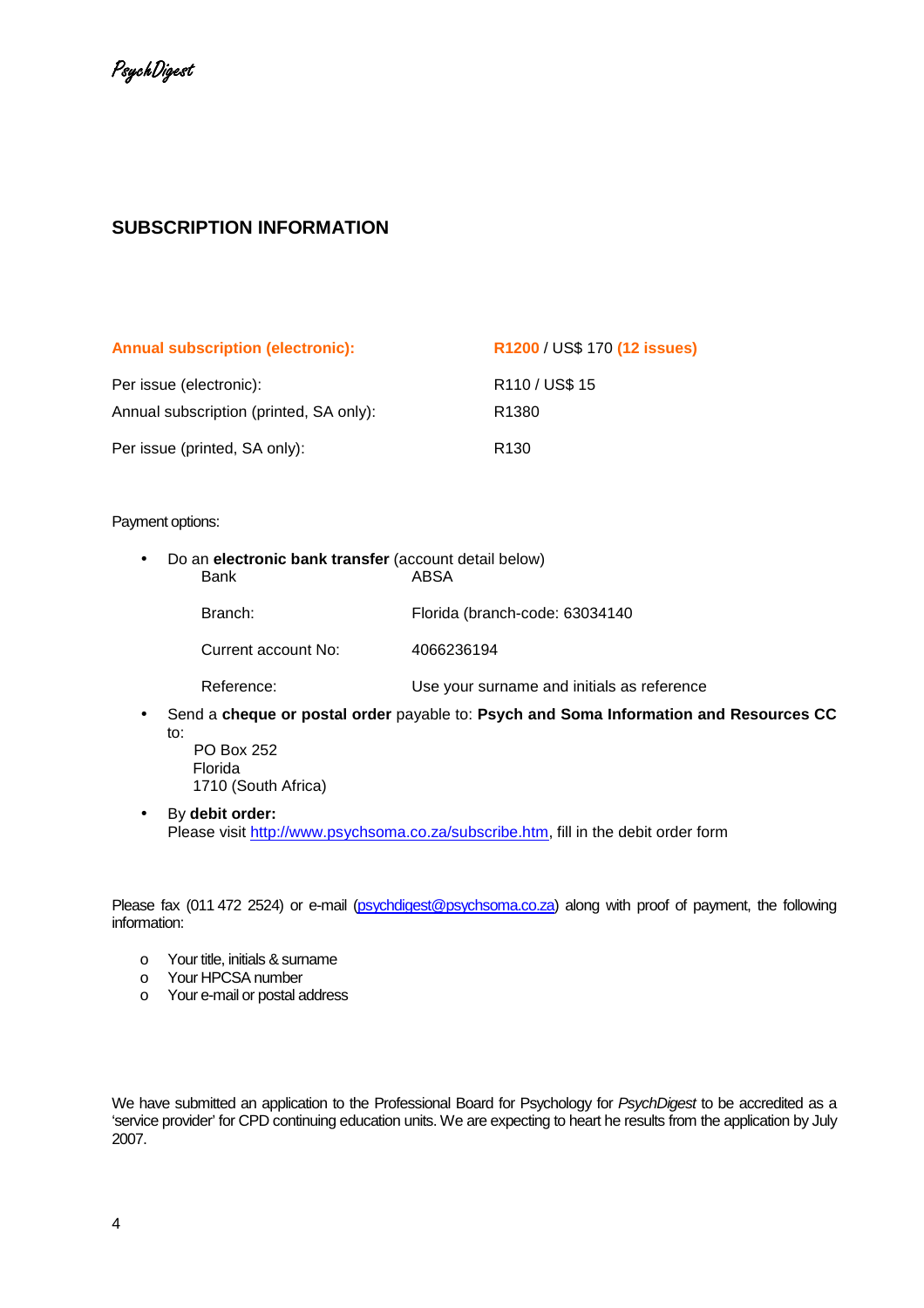# **IN THE NEWS**

# **CEILING HEIGHT CAN AFFECT HOW PEOPLE THINK, FEEL AND ACT**



### **Library of Congress, Great hall**

Marketers, event planners, contractors and real estate agents have always had an instinctive belief that ceiling height can influence consumer choices. Consumer-focused research has now found proof that ceiling height has an impact on how people process information, which influences their thinking, feelings and actions. It was found that a higher or vaulted ceiling can stimulate thoughts of freedom, leading people to engage in more freeform, abstract thinking, while a lower ceiling can evoke feelings of confinement, resulting in a focus on specifics and more detail-specific processing.

The research has implications for retailers faced with consumers whose thought processes might influence what products they buy, how they process point-of-purchase information, and even sales persuasion strategies. It also has implications for business leaders, educators and psychologists: rooms with a higher ceiling can help people make more abstract connections between objects, processes or ideas, enabling a flow of problem solving to unfold. In a low-ceiling room, feelings of constraint and confinement can dull problem solving. However, a lower ceiling can be desirable in contexts where attention should be focused on details. As one author points out: "If you're having surgery done, you would want the operating room to encourage item-specific processing."

The research study, The Influence of Ceiling Height: The Effect of Priming on the Type of Processing People Use, will be published in the August 2007 edition of The Journal of Consumer Research.

Innovations Report. (2007, April 27). Researchers find ceiling height can affect how a person thinks, feels and acts. Retrieved June 3, 2007, from http://www.innovations-report.de/html/berichte/studien/bericht-83419.html

Mauk, B. (2007, May 7). Ceiling Height Alters How You Think. Retrieved June 3, 2007, from the LiveScience.com Web site: http://www.livescience.com/health/070507\_high\_ceilings.html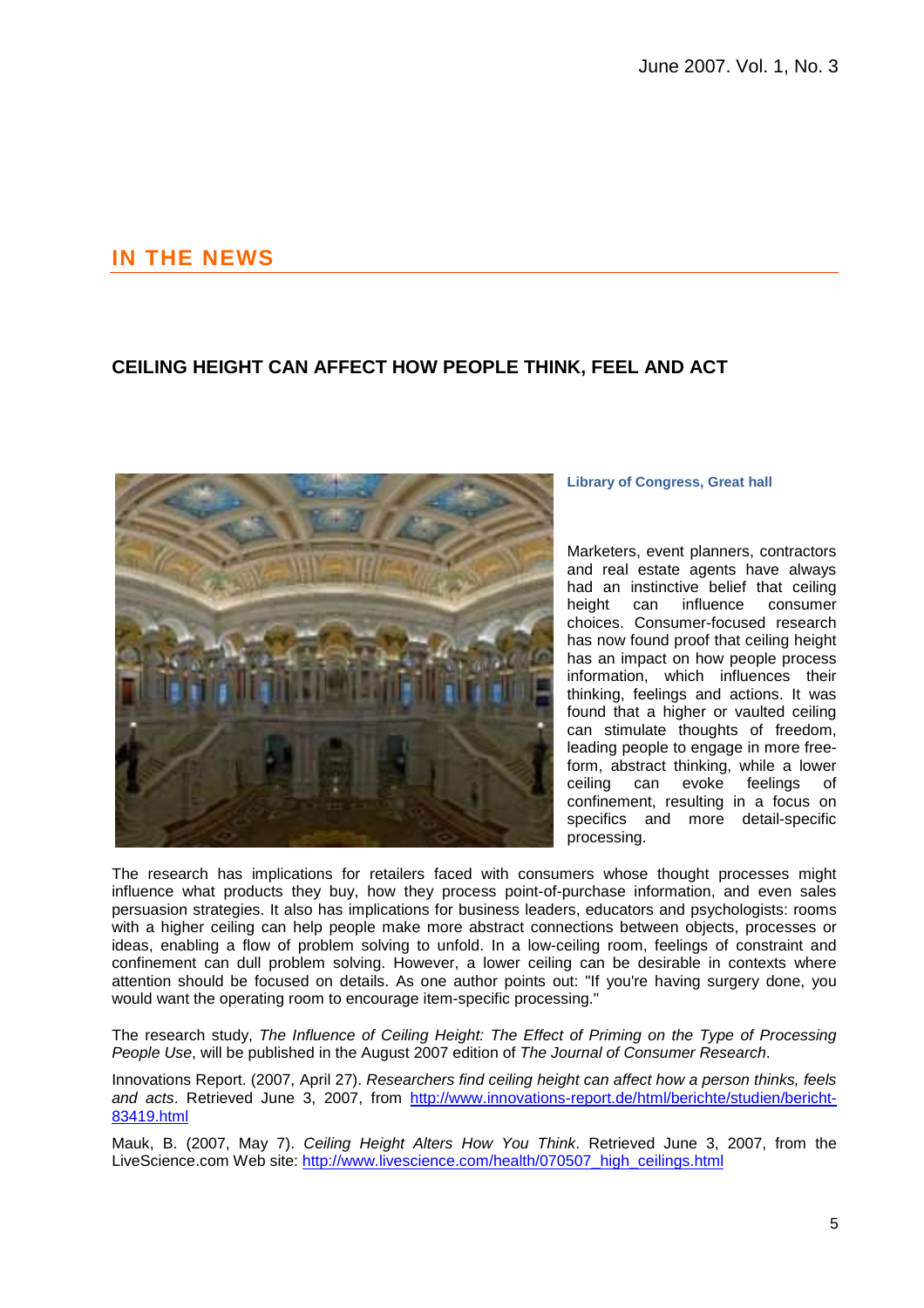Medical News Today. (2007, April 1). Ceiling Height Can Affect How A Person Thinks, Feels And Acts. Retrieved May 27, 2007, from the Medicalnewstoday.com Web site: http://www.medicalnewstoday.com/ medicalnews.php?newsid=68886&nfid=crss

Serani, D., Dr. (2007, May 1). High Ceilings = High Achieving. Retrieved May 27, 2007, from the Dr. Deb Web site: http://drdeborahserani.blogspot.com/2007/05/high-ceilings-high-achieving.html

## **WHY CHILDREN LOVE THEIR SECURITY BLANKETS**

Children often develop an attachment to an object such as a soft toy or a blanket that they sleep with every night. Researchers now believe that childrens' attachment to these objects might be because the children think the toy or blanket has a unique property or 'essence'. A recent study showed that 3-6 yearold children prefer their own cherished items over apparently identical duplicates.

The researchers are studying whether people prefer an individual or an object because it is that individual or object, or because that individual or object possesses certain unique properties. To illustrate the question, they point to the fact that all languages make some structural distinction between words that refer to individuals as individuals (as in proper names like "Tessie"), versus words that refer to individuals as category members (as in common nouns like "dog"). People value sentimental objects as worth much more than their apparent value, for example a wedding ring, and an object that belonged to a famous person is viewed as being much more valuable than an apparently identical copy.

It is obvious that people have likes and dislikes about certain categories; one might prefer dogs over cats, or beer over wine. It is obvious as well that people can evaluate individuals by virtue of the categories they belong to or the properties that they possess. One might like Tessie because she is a dog, or because she is loyal or friendly. What is less clear, though, is under what circumstances people make evaluative judgments about an individual in part because it is that individual, separate from the category that it belongs to or any properties that it possesses or is thought to possess. (Hood & Bloom, 2007)

They explored this issue by asking whether children view objects that they have an emotional attachment to as having special value over perfect duplicates. Two groups of children were involved: one group brought with them a toy or object that they had an emotional attachment to, while the second group of children brought a nonattachment object. Attachment objects were stuffed toys and blankets, whereas non-attachment objects were all toys and dolls.

In the first of two studies, children were shown an impressive 'scientific' machine that "could copy any object", but was in fact a conjurer's cabinet where an accomplice inserted replica items from behind a screen.



The first toy 'copied' was one supplied by the researchers, i.e. one that the children would have no emotional attachment to. The children were allowed to choose which of the two toys they wanted to keep - the original or the 'copy'. Both groups of children showed a preference for the 'copied' toy.

The experimenter then suggested that they copy the child's own toy or object. If the child agreed, the experimenter placed the object in the box and repeated the question as to which object the child would like to keep.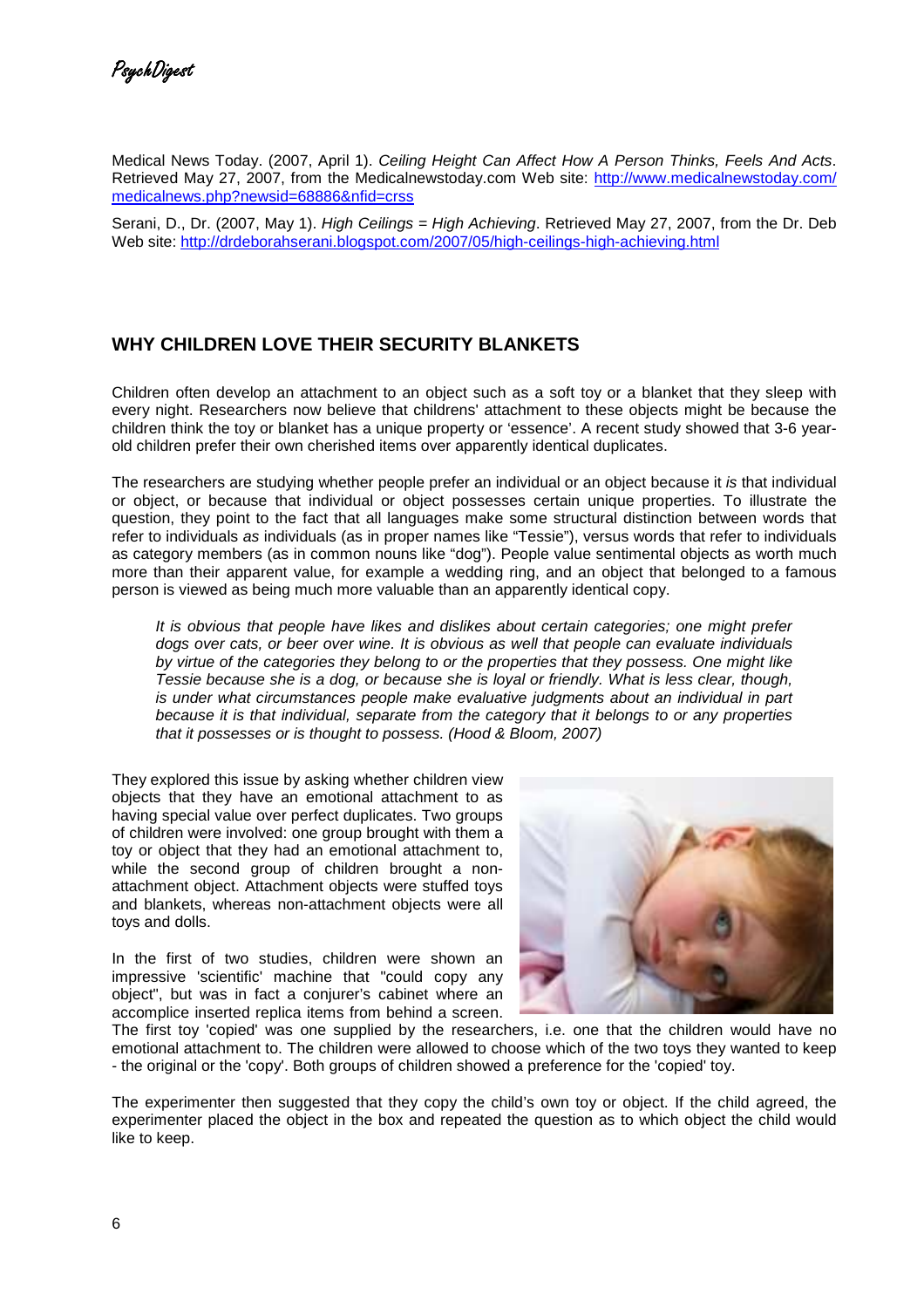All children with non-attachment objects allowed their object to be copied and 62 per cent (13) of those chose the duplicate. In contrast, four of the attached children refused to allow the experimenter to copy their object at all and, of the remaining 18, only five children chose the duplicate.

In sum, children with attachment objects preferred their original object to a duplicate, and did so to a greater extent than children with non-attachment objects. None of the children gave a detailed reason for their choice; they would typically simply state, "because it's mine".

In the second study the copying illusion was repeated, but the original was deemed to be special because either it (a) had belonged to a famous person or (b) was made of a precious metal. Unlike the first experiment, the child was able to see both the original and the copy. The results showed that the children were more than three times more likely to give a higher value to the original when it was described as special because of its relationship to a famous person, than when it was described as special because it was made of a precious metal.

This finding suggests that children develop preferences for certain particular individuals. However, the researchers point out that the results are constrained in interesting ways: children prefer their attachment objects over perfect duplicates, but show no such preferences for more mundane objects. They appreciate that an object owned by a famous person is more valuable than a duplicate with no such history, but that an object that is special because it is made of silver is no different in value from a duplicate object that is also made of silver. An alternative interpretation of the results might be that children believe their attachment object has a hidden and invisible property—an "essence"—that distinguishes it from it everything else. Children might further believe that this essence is not copied by the duplicating machine, and hence prefer the original item-not because of the individual per se, but because of a property that the individual is thought to possess.

The researchers liken this early reasoning to adult notions of 'essences' where we think invisible properties inhabit objects that make them unique as if these properties were physically real. This may explain why some adults think that authentic works of art and memorabilia, or an autograph of a famous person, contain some of the essence of the original creator or owner. Likewise, it also partly explains our reluctance to touch or wear items previously owned by murderers.

Science Daily. (2007, March 8). Why Children Love Their Security Blankets. Retrieved May 31, 2007, from the ScienceDaily.com Web site: http://www.sciencedaily.com/releases/2007/03/ 070307161756.htm

Hood, B. M., & Bloom, P. (2007, March 1). Children prefer certain individuals over perfect duplicates. Cognition (Online). Retrieved June 3, 2007, from the ScienceDirect—Cognition Children prefer certain individuals over perfect duplicates Web site: http://tinyurl.com/yrhf33

# **ADULTS CANNOT TELL WHEN CHILDREN ARE LYING**

The British Psychology Society reports on a study that showed adults to be useless at telling whether children are lying or not.

Thirty children aged between 11 and 13 were told they were going to be interviewed about one event that had really happened to them, and about another that they'd never experienced. The children's task was to talk about both events as if they had experienced them both. Half the children were given two minutes to prepare for talking about the experience they'd never had, the others had to make up their account on the spot.

The children's parts in the interviews were video-taped and played to 60 students (average age 26 years) who had to identify which accounts were truthful and which were fabricated. Overall, the undergrads were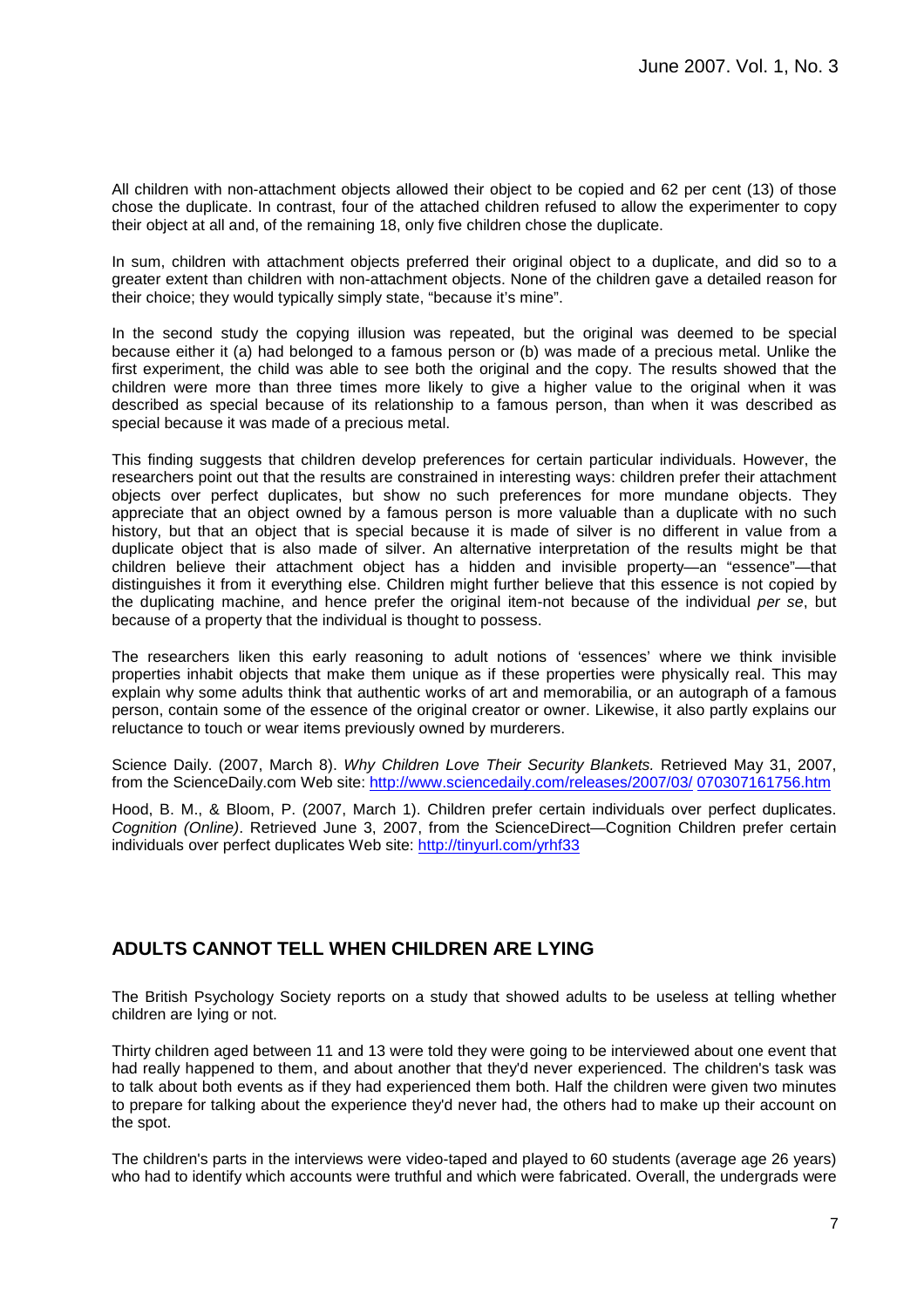correct 51.5 per cent of the time – no better than chance. They were slightly better at spotting the unprepared made up accounts, identifying 55.6 per cent of these.

It's no wonder the undergraduates were so poor at spotting the children's lies – the children seemed to anticipate their lie-detection strategies. For example, the most commonly used cue the undergrads said they looked for was a lack of detail in the children's accounts, but meanwhile the children's most commonly cited strategy for appearing convincing was to add detail to their accounts by drawing on information they knew about from other people's experiences. The undergrads also said they had looked for signs of nerves, while the children said they had tried to stay calm.

Children are often witnesses in criminal cases, so these findings have serious, practical implications. "It should be acknowledged that detecting deception in children is a difficult task, perhaps as difficult as detecting adults' lies", the researchers said.

The British Psychological Society. (2007, April 18). Adults are unable to tell when children are lying. Retrieved June 1, 2007, from the BPS Research Digest Web site: http://bps-research-digest. blogspot.com/2007/04/adults-are-unable-to-tell-when-children.html

**On the other hand ...** 

### **... CHILDREN ARE LESS PRONE TO FALSE MEMORIES**



Children and false memories have been intensively studied since the spate of child-abuse convictions in the 1980s, based on false memory reports by children. In general, researchers believe that false memories of events decrease with age throughout childhood and adolescence. In other words, as we grow into adulthood, our memory accuracy improves.

However, psychologists Charles Brainerd and Valerie Reyna of Cornell University believe that the relationship between age and memory accuracy may not be so simple. Drawing upon fuzzy-trace theory—the popular psychological theory that humans encode information on a continuum from verbatim to "fuzzy" traces that convey a general meaning—Brainerd and Reyna predicted that false memories may actually increase with age under certain circumstances. In other words, adults would have less accurate memories than children.

A common form of false memory happens when people blur the lines between separate but closely related events. An example of

this is the experiment related by Elizabeth Loftus in Nature (Loftus, 2003) where 62% of participants 'remembered' shaking Bugs Bunny's hand at Disneyland, while 46% 'recalled' hugging him. However, these scenes could not have happened, as Bugs Bunny is a Warner Bros. cartoon character and would not be featured at a Disney property.

Brainerd and Reyna presented a list of words to groups of school children aged between 5 and 15. Many of the words from this "study list" were related to each other (by belonging to certain categories such as animals, furniture, men's names) while others were unrelated "filler" words. After a short break, the students were presented with a new "test list" composed of study list words, new words belonging to the aforementioned categories (animals, furniture, etc.), and distracter words that were new and entirely unrelated to the categories or the study list. Their task was to identify whether they had previously heard a word or not.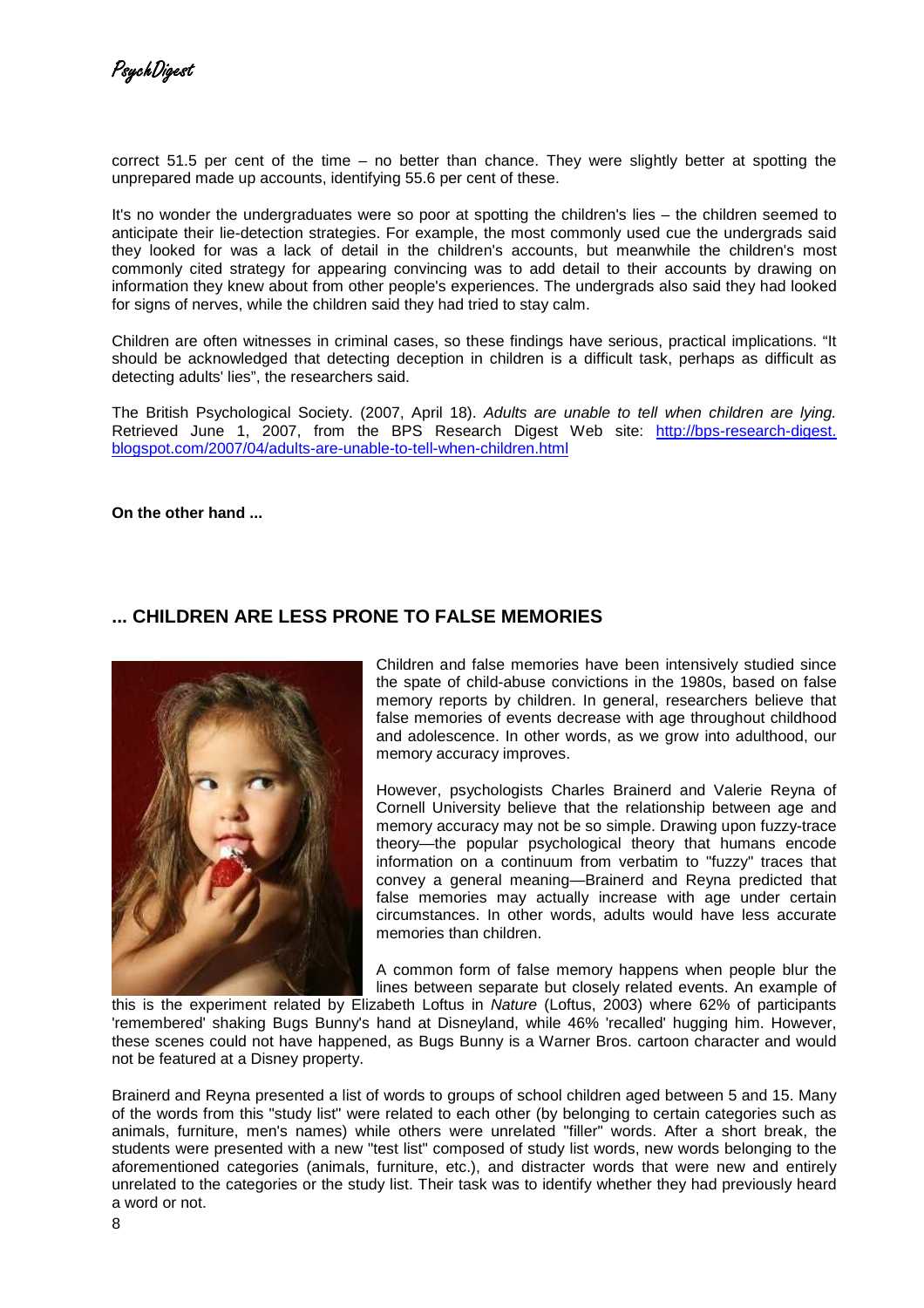As predicted, if the test list provided a new word with a closely related meaning (a "semantic relation") to a word from the study list, older children were more likely to assert that they had heard it before. Simply put, the older children had more false memories in this case than younger children.

"These trends are important," write the authors "because they reveal ..., disturbingly, increasing errors for false memories that are likely to resemble those is real life -- namely, false memories that are pursuant to everyday meaning making."

The reasoning behind this phenomenon is straightforward: Because children lack a sophisticated ability to connect the meanings of words or events compared to adolescents and adults, they are buffered from making the semantic relation memory mistake.

Loftus, E. (2003, March). Our changeable memories: legal and practical implications [Perspectives]. Nature, 4, 231-234. Retrieved June 3, 2007, available online from http://faculty.washington.edu/eloftus/ 2003Nature.pdf

MedicineWorld.org. (2007). Study shows children less prone to false memories. Retrieved June 3, 2007, from http://medicineworld.org/cancer/lead/4-2007/children-less-prone-to-false-memories.html

Science Daily. (2007, May 1). Children Less Prone To False Memories, Implications For Eyewitness Testimony, Study Shows. Retrieved June 3, 2007, from the ScienceDaily.com Web site: http://www.sciencedaily.com/releases/2007/04/070430162627.htm

### **... And are adept at reading an adult's body language**

University of Washington researchers have found that 18-month-olds engage in what they call "emotional eavesdropping" by listening and watching emotional reactions directed by one adult to another, and then using this emotional information to shape their own behaviour.

The research involved two experiments, involving 96 and 72 infants respectively. In both experiments the infants watched an adult manipulate a toy, then watched while a second adult expressed anger or a neutral reaction in response to the first adult playing with a toy. The infants then were allowed to play with the toy and imitate the first adult's actions.



In the first experiment, the second adult either left the room or quietly sat with a neutral facial expression. In the second experiment, the second adult either turned her back on the child or silently looked toward the child with a neutral expression.

All of the infants were interested in what the first adult was doing; they leaned forward and wanted the toy. When the second adult reacted neutrally or expressed anger, and then either left the room or turned her back, the youngsters grabbed the toy within a second. They also imitated the first adult's action with the toy 2.5 out of three possible times. However, when the angry adult remained present and a neutral face was visible, the infants hesitated, taking an average of five seconds to take the toy. They were only successful in imitating the first adult's action half the time.

The research indicates that children understand other people's emotional states at a very young age, and that they can take in emotional information when directed toward someone else and apply it to themselves. No gender differences were found in how the infants reacted. The experiments are the first demonstration that infants can modify their own behaviour in response to an emotional communication that does not involve them.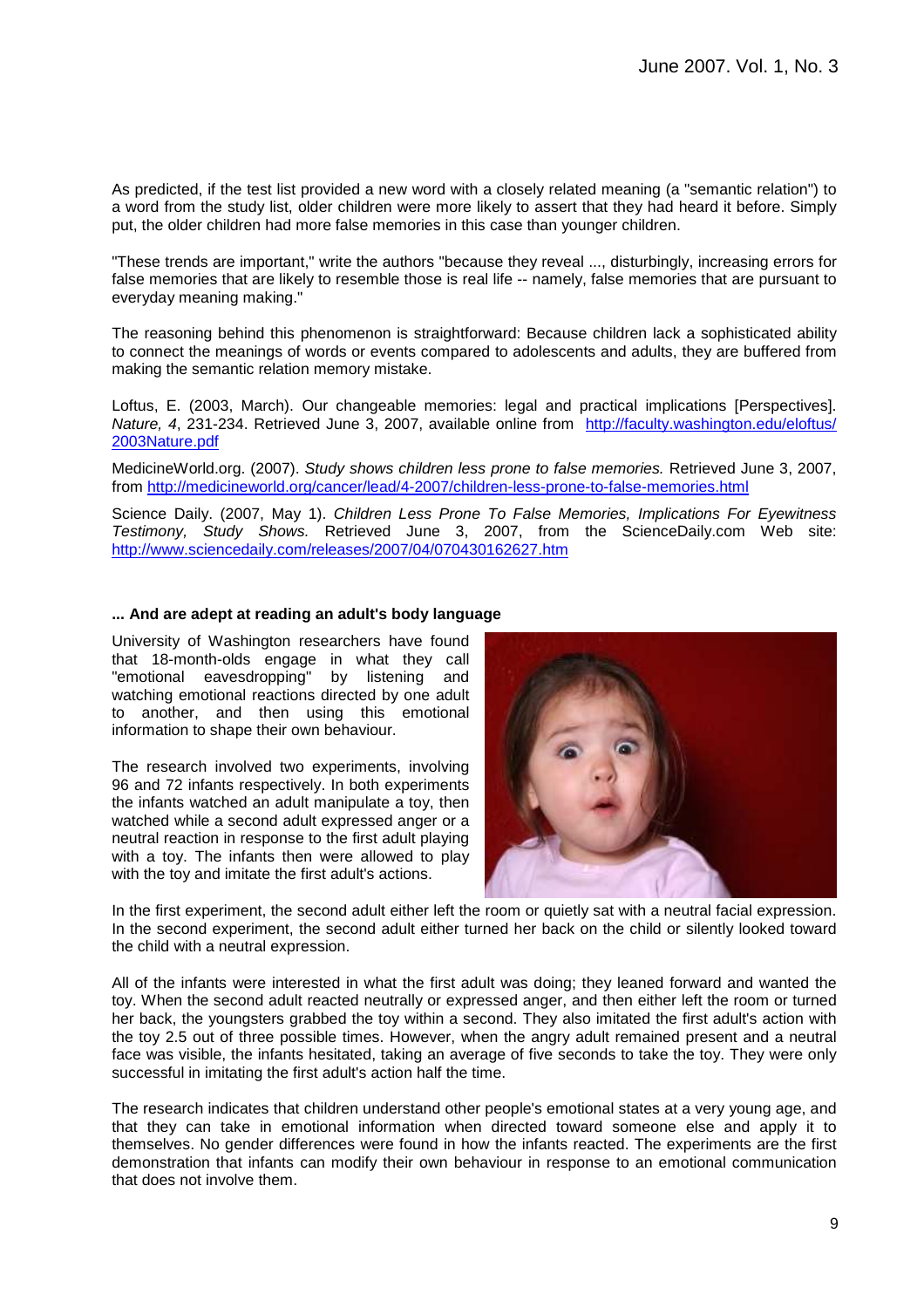The Jewish Exponent. (2007, May 10). Too Young to Read? Not Between the Lines! Retrieved June 3, 2007, from http://www.jewishexponent.com/article/12937/

# **THE LATEST BRAIN RESEARCH SHOWS THAT ...**

### **... Size matters: bigger means smarter**

When it comes to estimating the intelligence of various animal species, it may be as simple measuring overall brain size. In fact, making corrections for a species' body size may be a mistake.

It has long been known that species with larger body sizes generally have larger brains. Scientists have generally assumed that this pattern occurs because larger animals require larger nervous systems to coordinate their larger bodies. However, new research suggests a simpler reason: larger species are typically smarter.

Previous research showed that primate species consistently outperform others across a broad range of cognitive tasks. That finding provided evidence for species differences in intelligence or "domain-general cognition". This intelligence allows an animal to tackle new and unpredictable situations. Domain-general cognitive ability stands in contrast to domain-specific skills that are suited to particular environment challenges, such as a bird remembering where it cached food.

The new study compared how well eight different brain size measures predicted the domain-general cognition variable generated in the earlier study. To the researchers' surprise, overall brain size and overall neocortex size proved to be good predictors, but the various measures that controlled for body size did not. The results did not change even when various statistical assumptions were altered.

Another unexpected finding was that the overall size of the whole brain proved to be just as good a predictor of intelligence as was the overall size of the neocortex. Scientists making cross-species comparisons have often assumed that the neocortex would be more closely linked to intelligence, since it is considered the "thinking part" of the brain.

Some suggestions for these findings are that larger animals may be better able to control aspects of their environment and therefore have more to gain from being more intelligent. Larger animals also tend to live longer, and can therefore benefit longer from being flexible and adaptable, and perhaps may also need it more because the environment is more likely to change during their lifetime. The challenge now is to test these ideas.

The findings were reported by researchers at Grand Valley State University and the Anthropological Institute and Museum at the University of Zürich, Switzerland. The study has now been published online in the journal Brain, Behavior, and Evolution.

EurekAlert! (2007, May 18). Bigger is smarter: Overall, not relative, brain size predicts intelligence. Retrieved June 3, 2007, from http://www.eurekalert.org/pub\_releases/2007-05/gvsubis051807.php

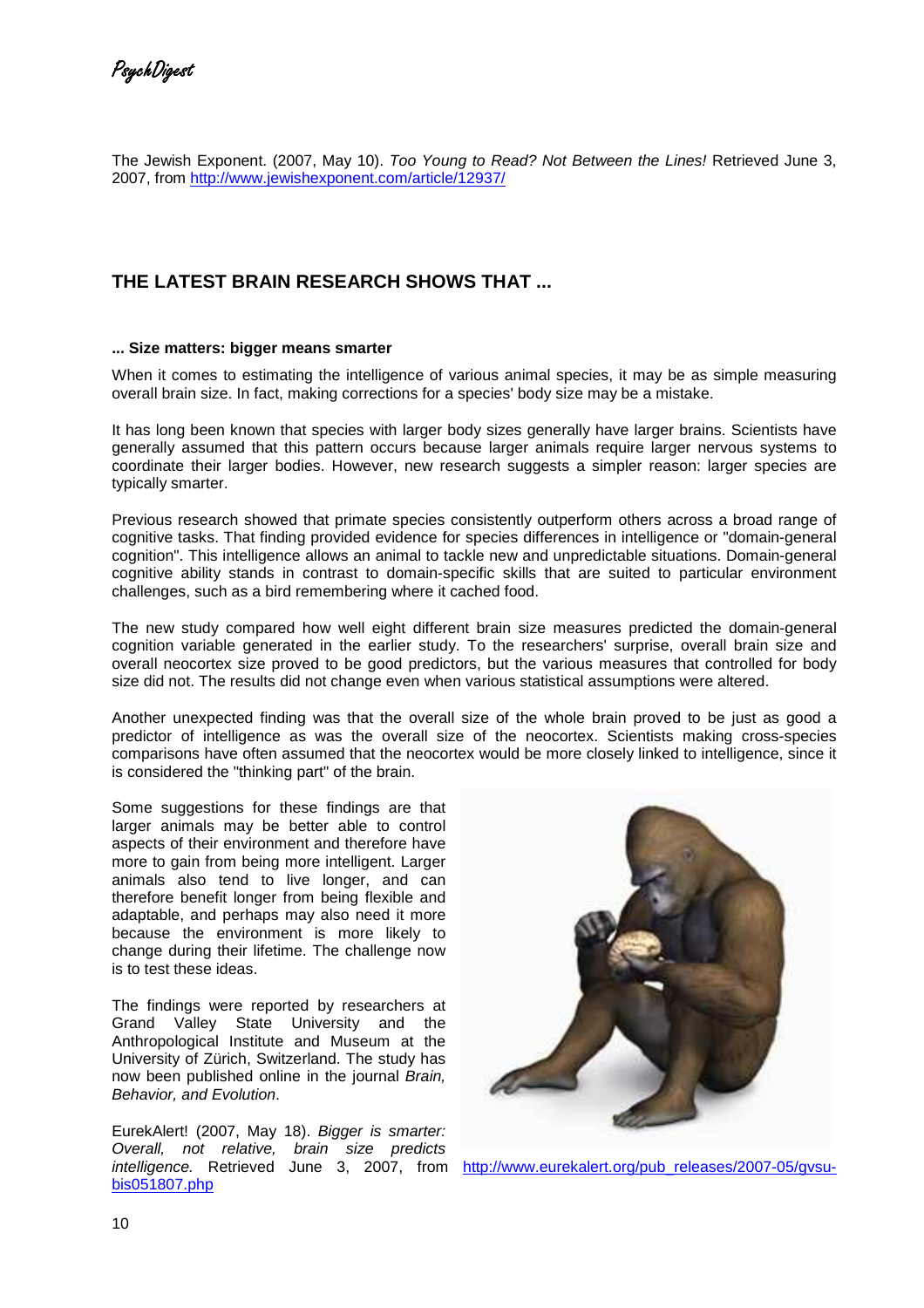### **... More areas are involved in the location of pain than previously thought**

Spatial aspects of pain are a common problem in diagnosis. For example, patients cannot always distinguish between pain from indigestion and pain from a heart attack. Pain from a nerve injury is often felt at sites other than at the injury, and in some cases, an injury on one side of the body results in pain on both sides.

Current theory states that the areas of the brain involved in pain processing can be divided into two networks: the lateral pain system, thought to be responsible for the sensory aspects of pain such as its location and duration, and the medial pain system, believed to be responsible for the emotional aspects of pain, such as how unpleasant it feels. However, functional magnetic resonance imaging (fMRI) studies are now showing that the medial pain system is also involved in the location of pain.

The study suggests that much of our sensory experiences are built by comparing incoming information with previously experienced information. Brain mechanisms that process the location of pain now appear to be highly similar to those that process the location for hearing and vision.

Science Daily. (2007, March 29). Where's Your Pain: New Insights Into How The Brain Processes Pain Location. Retrieved May 31, 2007, from the ScienceDaily.com Web site: http://www.sciencedaily.com/ releases/2007/03/070328073315.htm

University of Manchester. (©2007). Medial and lateral pain systems. Retrieved June 3, 2007, from the Human Pain Research Group Web site: http://www.hope-academic.org.uk/Academic/ researchdevelopment/Themes/Neurosciences/Pain/PainSystems.htm

### **... Arthritis pain is processed in brain's 'fear zone'**

In related research, it was found that knee osteoarthritis (OA) patients process arthritic pain and experimental pain (pain induced as part of an experiment) in slightly different ways, and the difference might lead to a new class of analgesics for arthritis.

The researchers used 18F-fluorodeoxyglucose positron emission tomography (FDG-PET) of the brain in 12 patients with knee OA during three different knee pain states: arthritic, experimentally induced, and pain-free. Their goal was to determine whether OA patients have different pain-processing patterns for arthritic pain versus brief, acute, experimental pain. The research showed that both medial and lateral pain systems are activated during arthritic and experimental pain, but the medial system is more active during arthritic pain. This suggests that, for these patients, arthritis pain has more emotional impact—and perhaps stronger associations with fear and distress—than experimental pain. Arthritis pain also prompted heightened activation of the prefrontal cortex and the inferior posterior parietal cortex, areas of the brain instrumental in the supervision of attention. Their activation while suffering arthritis pain may reflect the patients' concentration on coping strategies.

In demonstrating the importance of the medial pain system during the experience of arthritic pain, the study also suggests that this area of the brain would be a good target for both new analgesics and nonpharmacological interventions. The body's own pain-killing chemicals—the endogenous opioid system could even be a possible candidate for modulation to target pain in the areas identified.

EurekAlert! (2007, March 30). Arthritis pain processed in brain's 'fear zone,' first PET scans reveal. Retrieved May 31, 2007, from http://www.eurekalert.org/pub\_releases/2007-03/uom-app033007.php

Kelly, J. (2007, March 29). Emotional Brain Areas Triggered by OA Pain Might Be Good Therapeutic Target. Retrieved June 4, 2007, from the Contemporary Inflammation, Arthritis, Orthopaedics and Osteoporosis (CIAOMed) Web site: http://www.ciaomed.org/articles.cfm?articleID=1233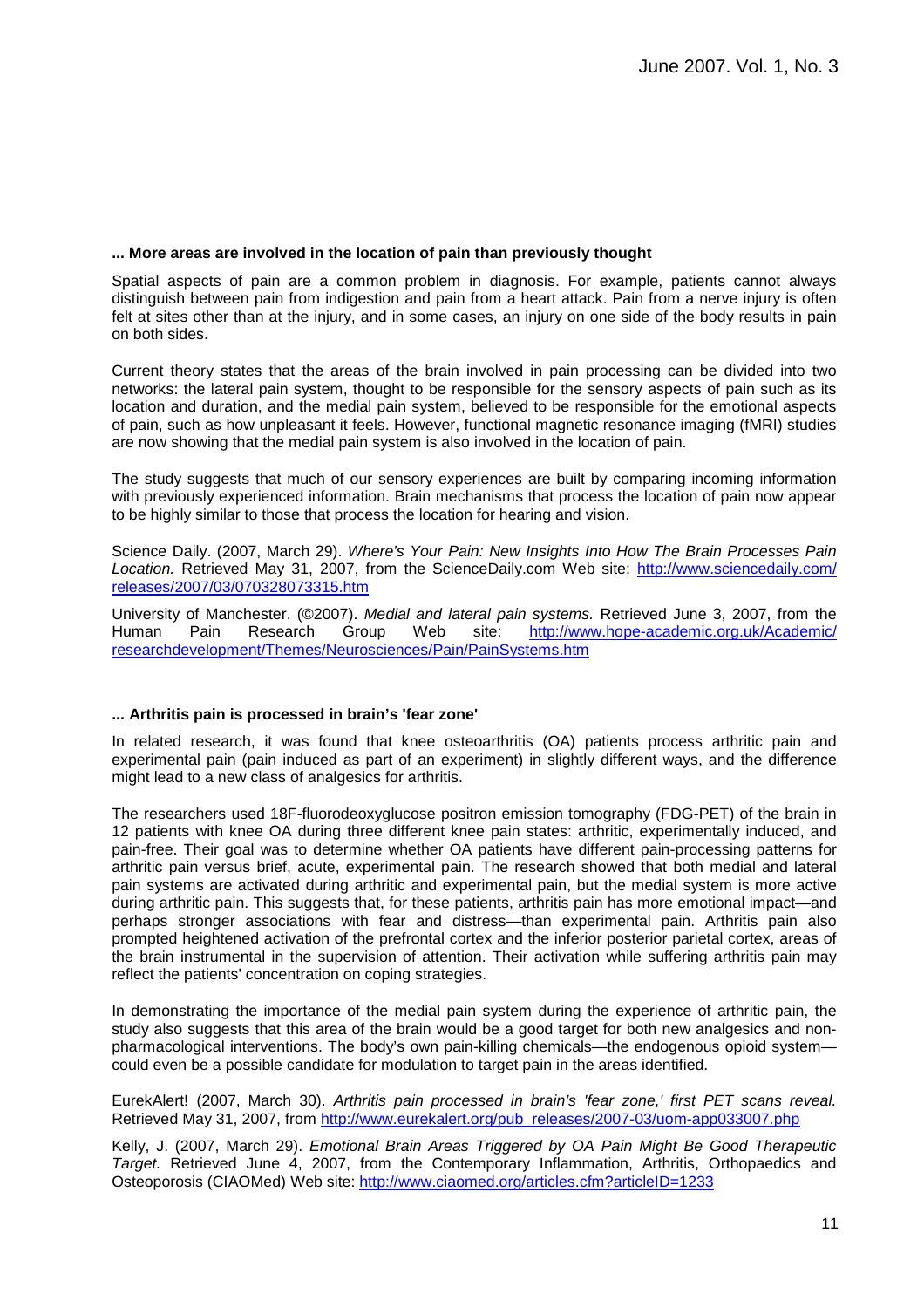Medical News Today. (2007, April 4). Arthritis Pain, The Brain And The Role Of Emotions. Retrieved June 4, 2007, from the Medicalnewstoday.com Web site: http://www.medicalnewstoday.com/ medicalnews.php?newsid=66548

### **... Athritis disability can be reduced by counselling**

Arthritis sufferers who undergo psychological counselling and learn skills for coping with pain have less disability and better quality of life, according to a new systematic review.

Studies in the review paid the most attention to cognitive-behavioural therapy—in particular training in specific coping skills, such as using relaxation techniques and pacing daily activities. Other interventions included biofeedback, stress management, emotional disclosure, hypnosis and psychodynamic therapy.

Counselling and coping skills made the greatest difference in quality of life measures: patients who received the interventions reported a significant decrease in anxiety, depression and psychological disability.

Patients who received psychological treatments also had significant reductions in physical disability and joint swelling, although there was no difference in levels of fatigue or stiffness.

Medical News Today. (2007, May 13). Arthritis Disability Could Be Reduced By Counseling, Coping Skills. Retrieved May 31, 2007, from the Medicalnewstoday.com Web site: http://www.medicalnewstoday. com/medicalnews.php?newsid=70644&nfid=rssfeeds

### **... as can pain associated with fibromyalgia**

The same group of researchers studied patients with conditions where the pain is thought to be mainly driven by psychological factors, such as chronic widespread pain (fibromyalgia). Patients with fibromyalgia tend to stay focused on the unpleasant aspects of pain (processed within the medial pain system), which may also be amenable to change with psychological therapies and drug interventions.

A new approach to pain. (Autumn 2006). Arthritis Today, 134. Retrieved June 4, 2007, from: http://www.arc.org.uk/news/arthritistoday/134\_6.asp

### **Why too much memory may be bad for you**

New research from Columbia University Medical Center may explain why people who are able to easily and accurately recall historical dates or long-ago events, may have a harder time with word recall or remembering the day's current events. They may have too much memory – making it harder to filter out information and increasing the time it takes for new short-term memories to be processed and stored.

Results of the study, conducted with mice, found that the absence of neurogenesis (growth of new neurons) in the hippocampus improves working memory, a specific form of short-term memory that relates to the ability to store task-specific information for a limited timeframe, e.g. where your car is parked in a huge parking lot or remembering a phone number for a few seconds before writing it down. Because working memory is highly sensitive to interference from information previously stored in memory, forgetting such information may therefore be necessary for performing everyday working memory tasks, such as balancing your check book or decision making.

Science Daily. (2007, March 30). Why Too Much Memory May Be A Bad Thing. Retrieved May 31, 2007, from the ScienceDaily.com Web site: http://www.sciencedaily.com/releases/2007/03/070329092022.htm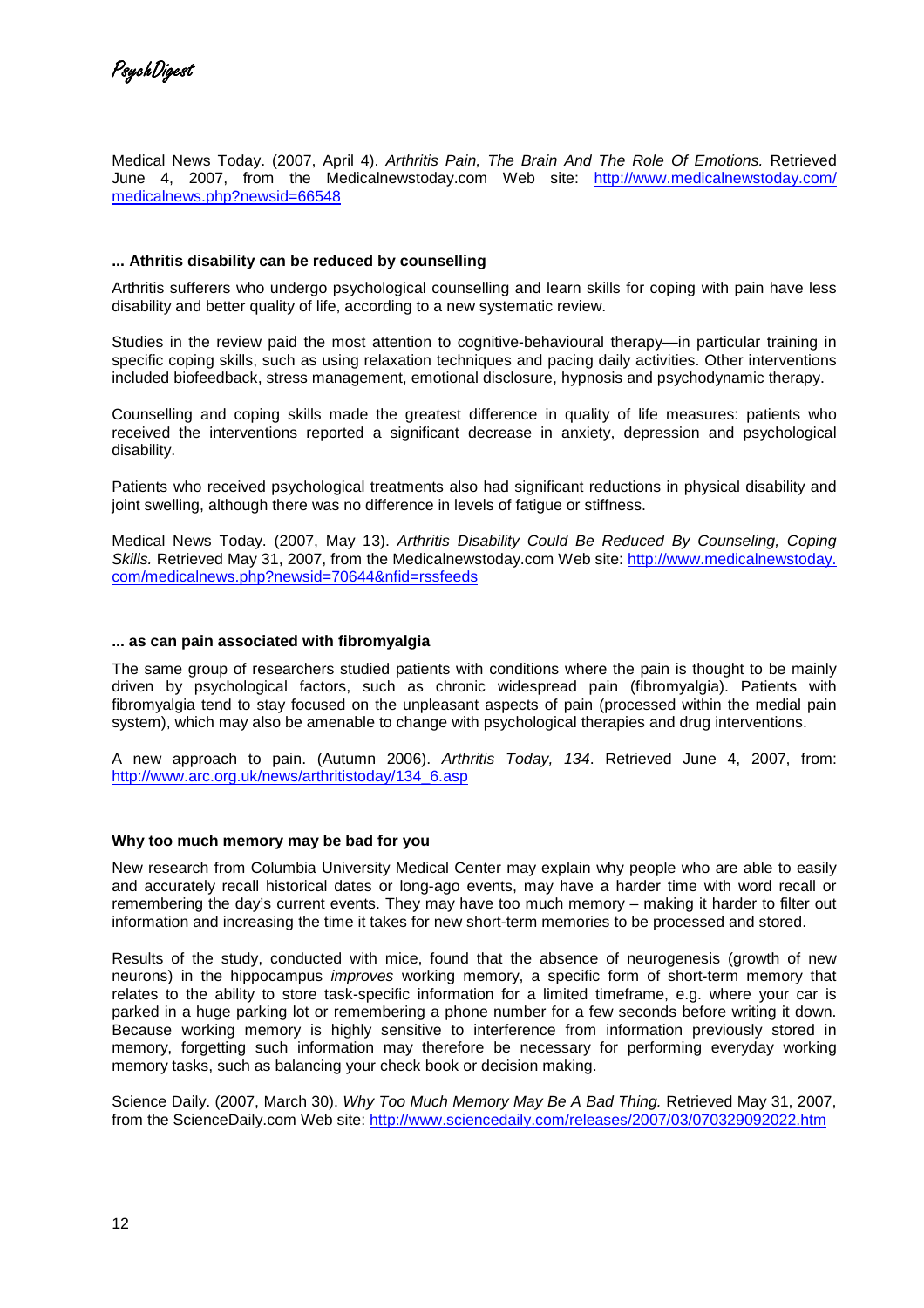## **SUBSTANCE ABUSE**

### **A new 'matrix of harm' for drugs proposed**

The Lancet has proposed that drugs should be classified by the amount of harm that they do, instead of the current A, B and C classifications in the UK Misuse of Drugs Act. In this new ranking alcohol and tobacco would rank higher than some current illegal substances, such as the Class A drugs LSD, 4 methylthioamphetamine (known as 4-MT or 4MTA), and ecstasy.

Although harmful drugs are currently regulated according to classification systems that purport to relate to the harms and risks of each drug, these classifications are "neither specified nor transparent, which reduces confidence in their accuracy and undermines health education messages."

The proposed classification matrix identifies three main factors that together determine the harm associated with any drug of potential abuse: the physical harm to the individual user, the tendency of the drug to induce dependence, and the effect of drug use on families, communities and society.

Each of the three categories consists of three further categories, leading to a comprehensive ninecategory matrix of harm. The researchers hope that policy makers will take note of the substantially different rankings, and that their methodology would serve as a systematic framework and process that could be used by national and international regulatory bodies to assess the harm of current and future drugs of abuse.

EurekAlert! (2007, March 22). A new 'matrix of harm' for drugs of abuse. Retrieved June 1, 2007, from http://www.eurekalert.org/pub\_releases/2007-03/uob-an032207.php

### **Brain scans reveal why smokers struggle to quit**

Brain scans of smokers revealed three specific regions deep within the brain that appear to control dependence on nicotine and craving for cigarettes. These regions play important roles in some of the key motivations for smoking: to calm down when stressed, to achieve pleasure, and to help concentration. These brain regions may explain why most people try to quit several times before they are successful. Understanding how the brain responds to cigarette cravings can help doctors change nicotine cessation treatments to address all three of these components of withdrawal.

One region that lights up, the thalamus, is considered to be the key relay point for sensory information

flowing into the brain. Some of the symptoms of withdrawal among people trying to quit stem from the inability to focus thoughts and the feeling of being overwhelmed, and could thus be explained by changes in this region. Changes in this region were most dramatic among those who said they smoked to calm down when under stress.

Another region that lights up is a part of the pleasure system of the brain. Changes in the striatum were most notable in people who smoked to satisfy craving and for pleasurable relaxation.

A third region that lights up, the anterior cingulate cortex,

is vital to cognitive functions such as conflict, self regulation, decision making and emotion. People whose brain scans showed the most differences in this region also reported that they smoked to manage their weight.

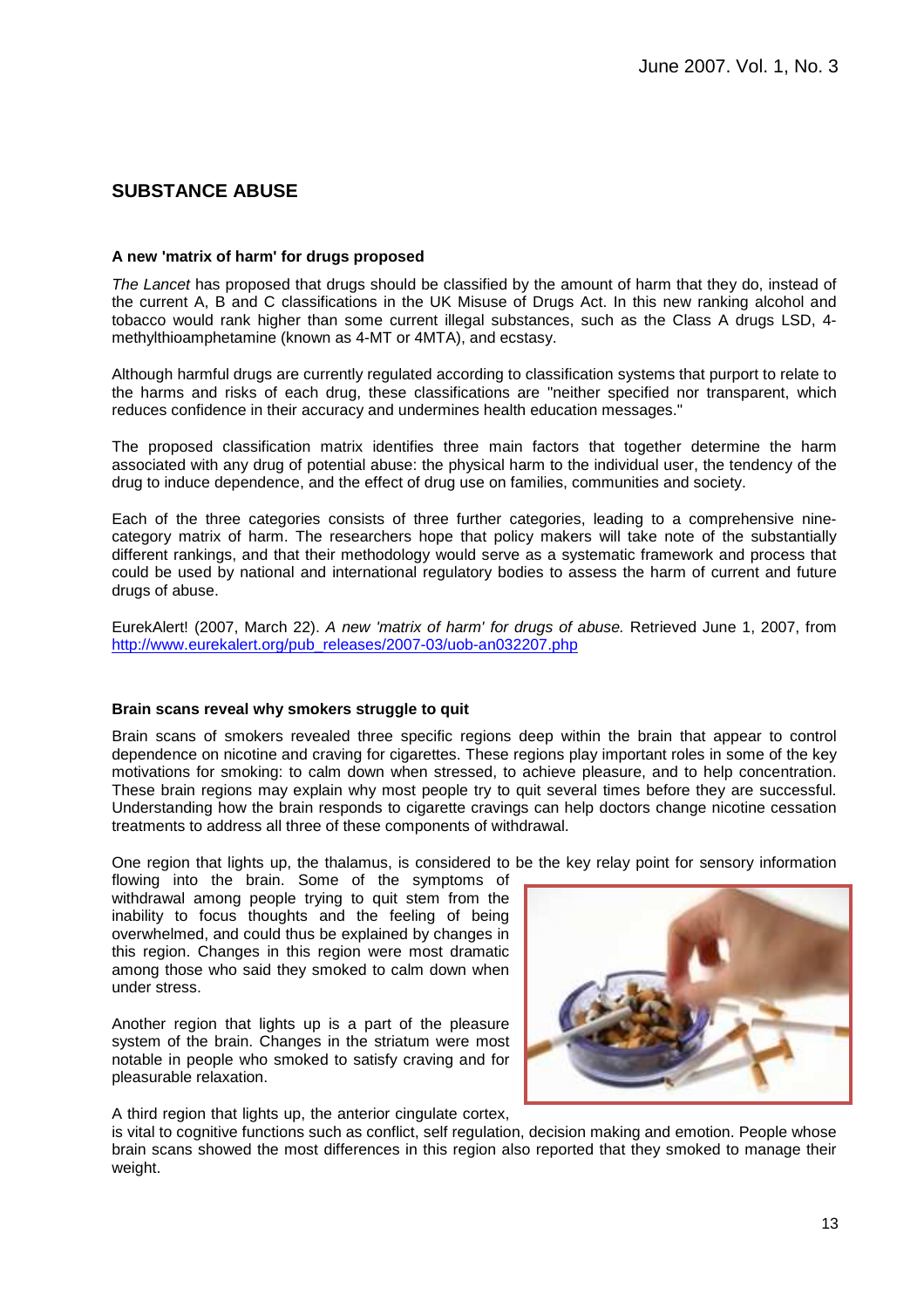PsychDigest

Drugs or therapies that target these regions may help smokers stave off the cravings that often spoil their attempts to quit.

EurekAlert! (2007, March 19). Brain scans reveal cause of smokers' cravings. Retrieved June 4, 2007, from http://www.eurekalert.org/pub\_releases/2007-03/dumc-bsr031907

### **A Short Walk Helps Smokers Quit**

Smokers should do short bouts of exercise to help them resist the temptation to light up, say experts at the University of Exeter. A review, recently published in the international journal Addiction, concludes that when smokers abstain from smoking, exercise can help them to manage withdrawal symptoms and resist the urge to smoke. All 12 studies reviewed in the paper showed that a single bout of moderate exercise, lasting for as little as five minutes, was sufficient to reduce cravings for a cigarette. Exercise, such as a brisk walk, also reduced withdrawal symptoms, including stress, anxiety and poor concentration. As the lead author suggests, "If a drug revealed the same effects it would immediately be marketed as a valuable aid to help people quit smoking or cut down."

#### **Not ready to quit? Try cutting back**

In a review article in the December Nicotine and Tobacco Research, researchers at the University of Vermont have found an unexpected, effective alternative to motivate smokers to quit smoking – cutting back. According to the qualitative review of 19 studies on smoking reduction in individuals who did not want to quit, this method, typically coupled with the use of nicotine replacement products, led to an increase in quitting in 16 of the studies. Based on this finding, the researchers suggest that clinicians try recommending reduction for smokers who have not responded to repeated cessation advice.

Science Daily. (2006, December 8). Not Ready To Quit? Try Cutting Back -- Smoking Reduction May Lead To Unexpected Quitting. Retrieved May 29, 2007, from: http://www.sciencedaily.com/releases/ 2006/12/061207160012.htm

#### **'Might have beens' help explain addictions**



US scientists say "what might have beens—or fictive learning—play an important role in the choices people make, and might play a role in addiction. These "fictive learning" experiences, governed by what might have happened under different circumstances, often dominate the evaluation of the choices we make now, and will make in the future.

The researchers used an investment game to test the effects of these "what if" thoughts on decisions. Using functional magnetic resonance imaging (fMRI) to measure blood flow changes in specific areas of the brain, they precisely measured responses to economic instincts. These blood flow changes in the brain reflect

alterations in the activity of nerve cells in the vicinity. In this case, they measured the brain's response to "what could have been acquired" and "what was acquired."

Each subject took part in a sequential gambling task. The player makes a new investment allocation (a bet) and then receives a "snippet" of information about the market: either the market went up and the investment was a good one, or the market goes down and the play had a loss.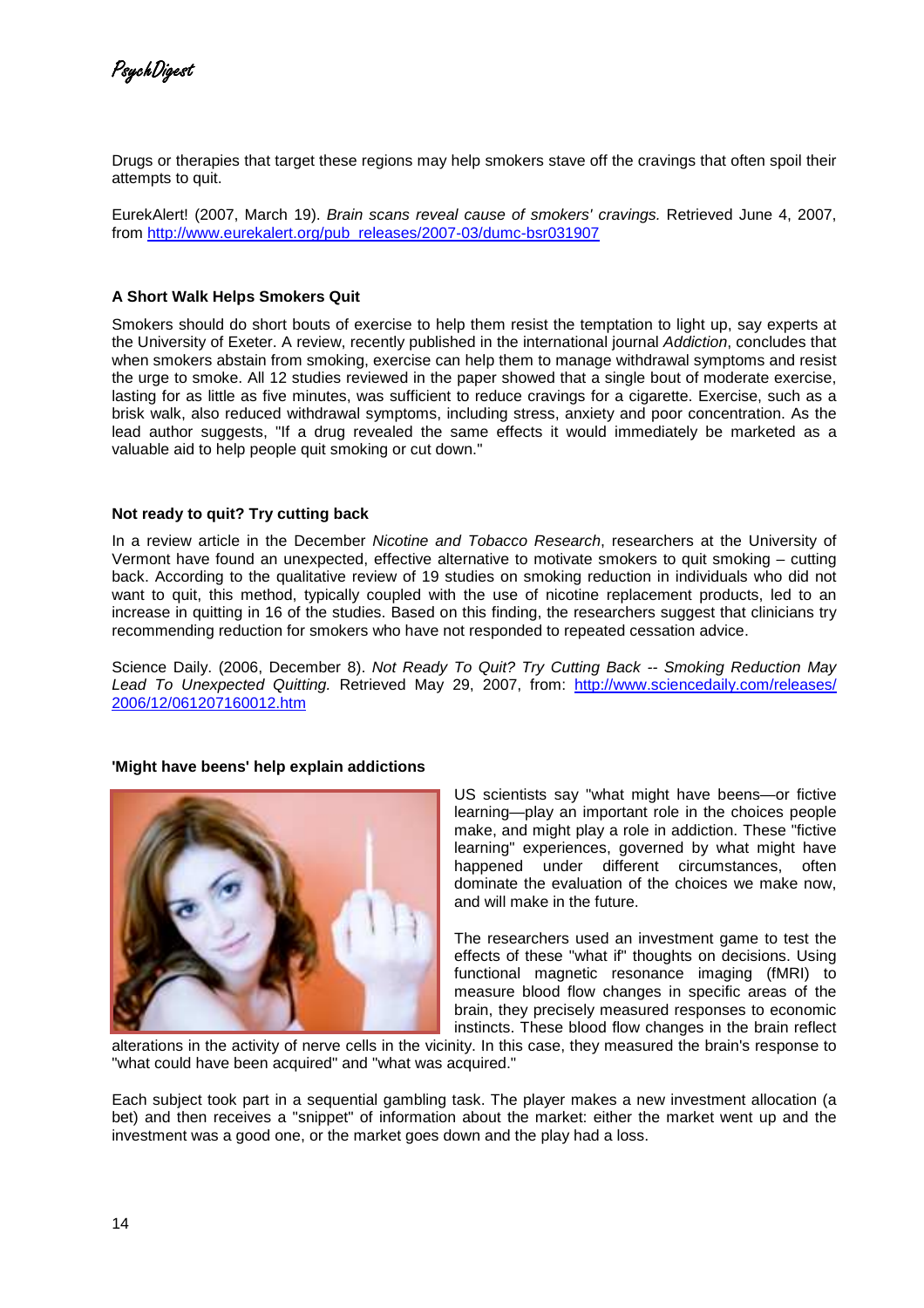Fictive learning, the "what might have happened", was shown to play played an important role in decisions about the game. The emotion of regret for a path chosen or not taken can be strongly influential on future decision-making.

These findings provide a new tool for exploring issues related to addiction. For example, why does a person choose using a drug even though he or she can imagine the bad consequences that can result?

PsycPORT. (2007, May 16). 'Might have beens' help evaluate behavior. Retrieved May 31, 2007, from the PsycPORT website: http://tinyurl.com/

## **SCHIZOPHRENIA, SCHIZOTYPAL AND DELUSIONAL DISORDERS**

### **Early treatment of psychosis can prevent more than 7 killings per year in NSW**

The Australian The Sunday Telegraph reports that New South Wales has one of the highest rates of homicides committed by people having their first psychotic episode. Dr Olav Nielssen, a psychiatrist at the St Vincent's Hospital in Sydney, compared 16 studies from across the world and found that NSW, the only place in Australia with the relevant data available, scored 3<sup>rd</sup> place after Pakistan and New York in the 1960s.

Dr Nielssen discovered that in NSW, sufferers of psychosis are diagnosed and treated an average of 45 weeks after the onset of their illness, compared with 12 weeks in Finland, the country with the fewest psychosis-related killings. His research indicates that if the time-to-treatment were halved, about seven psychosis-related killings in NSW could be prevented each year.

The problem, he believes, lies with a mental health act that does not allow patients to be voluntarily admitted to hospital on the grounds that they have a 'need for treatment', as is the case in many countries. In all Australian states, as well as the US and six European countries, medics can detain patients only on the grounds of 'dangerousness', which means treatment starts after a patient had hurt or killed someone. In these countries, the average length of untreated psychosis is 25 weeks longer than in those countries with a 'need for treatment' policy.

McLean, T. (2007, May 2). Early diagnosis saves NSW 'seven murders.' Retrieved May 27, 2007, from the The Daily Telegraph Web site: http://www.news.com.au/dailytelegraph/story/0,22049,21657859- 5001028,00.html

### **'Jumping to Conclusions' and attributional style in persecutory delusions**

This abstract is published with kind permission from Springer Science and Business Media.

Persecutory delusions have been associated with a tendency to 'jump to conclusions' and an abnormal attributional style. We hypothesised that jumping to conclusions—requesting relatively little information prior to decision-making—could account for the observed biases in attributional style. Individuals with persecutory delusions ( $n = 24$ ) were compared with matched depressed psychiatric ( $n = 24$ ) and nonpsychiatric ( $n = 24$ ) comparison groups using a modified inductive reasoning task (John & Dodgson, 1994) on which participants requested information before making attributions for common social events. Both clinical groups 'jumped to conclusions' and made attributions on the basis of little evidence. This tendency was greatest in individuals with persecutory delusions. Differences were also found in the proportions of questions seeking internal, external and situational information. However, there were no significant differences between the groups in the final attributions made. These findings inform a model of persecutory delusions whereby a limited cognitive search strategy may influence attributional style.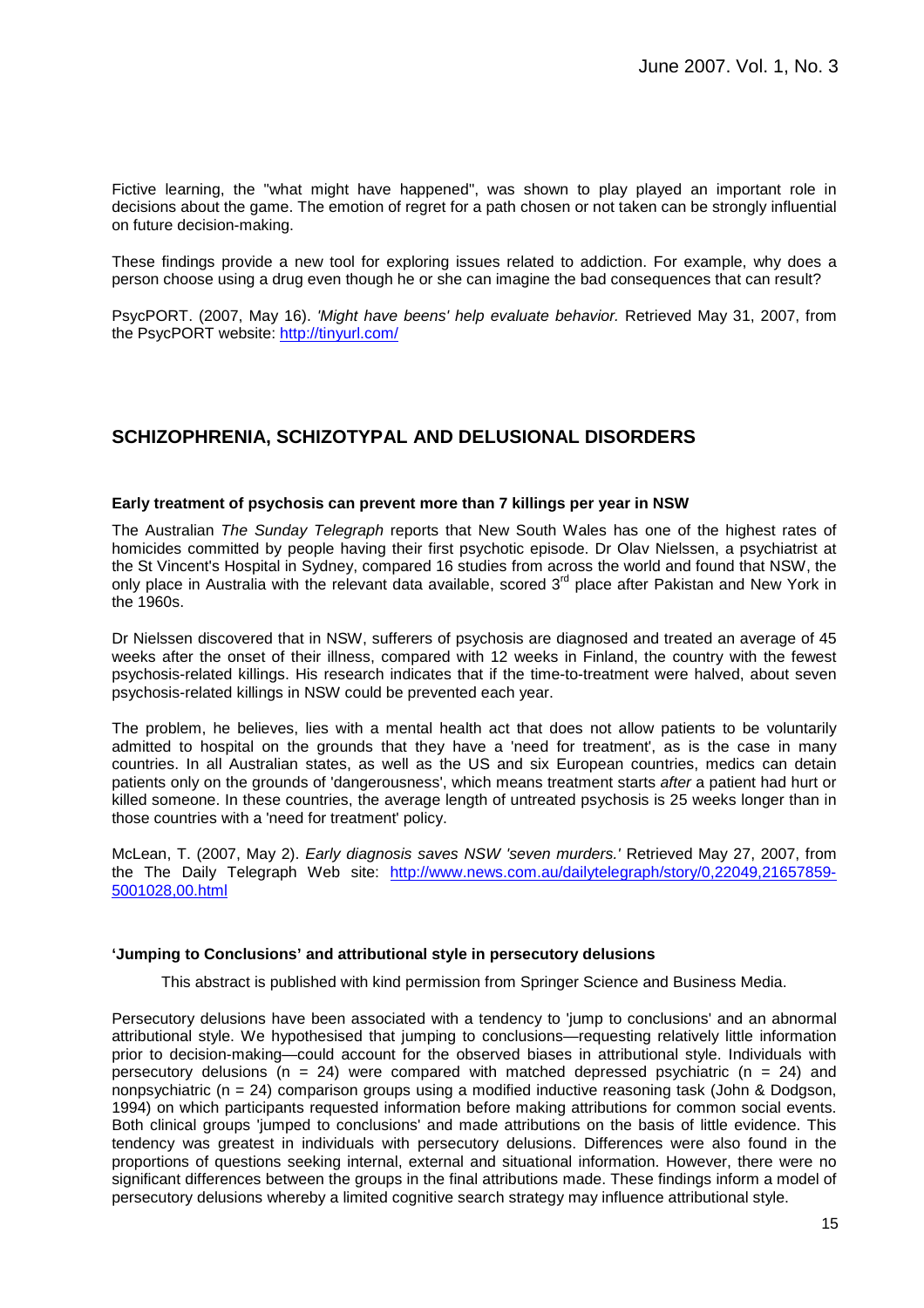Merrin, J., Kinderman, P., & Bentall, R. P. (2007, March 21). 'Jumping to conclusions' and attributional style in persecutory delusions. Cognitive Therapy and Research. Retrieved June 1, 2007, from the SpringerLink Web site: http://www.springerlink.com/content/239722p7771r0088/

## **NEUROTIC, STRESS-RELATED AND SOMATOFORM DISORDERS**

### **Trauma is common in childhood, but PTSD is not**

Potentially traumatic events are common in children, but do not typically result in post-traumatic stress symptoms or disorder, according to a report in the May issue of Archives of General Psychiatry. In children, the list of events that could lead to PTSD includes a parent being sent to prison, sudden separation from a loved one, and learning of a traumatic event occurring to a loved one.

Annual interviews were held with 1420 children from age 9, 11 or 13 through age 16. Between 1993 and 2000, participants and their parents were interviewed in separate rooms and asked about traumatic events that may have occurred in the previous year. In addition, they reported any symptoms of posttraumatic stress that the children displayed, including compulsive behaviors to suppress memories, panic attacks and engaging in dangerous activities.

More than two-thirds of the children reportedly experienced at least one traumatic event by age 16, including 30.8 per cent with exposure to one event, and 37 per cent to multiple events. The most common events were witnessing or learning about a trauma that affected others – known as "vicarious" events.

Of those, 13.4 per cent developed some post-traumatic stress symptoms by age 16, but less than 0.5 per cent met the criteria for PTSD. About 9.1 per cent experienced painful recall, or distressing memories or images of the traumatic event, and 2.2 per cent had a milder, sub-clinical form of PTSD. Violent or sexual trauma were associated with the highest rates of symptoms. The post-traumatic stress symptoms were predicted by previous exposure to multiple traumas, anxiety disorders and family adversity. In addition, symptoms were more likely to occur among older children.

Children exposed to trauma had nearly double the rates of psychiatric disorders of those who were not (except for substance use disorders). "Across childhood, the children who experience trauma are often those with anxiety, depressive and disruptive behavior disorders, a finding supported in the present study," the authors write. "This likely reflects common liability conveyed from a limited set of family risk factors."

"In the general population of children, potentially traumatic events are fairly common and do not often result in post-traumatic stress symptoms, except after multiple traumas or a history of anxiety," they conclude. "The prognosis after the first lifetime trauma exposure was generally favorable. Apart from PTSD, traumatic events are related to many forms of psychopathology, with the strongest links being with anxiety and depressive disorders."

Medical News Today. (2007, May 11). Traumatic Events Common In Childhood, But Not PTSD. Retrieved June 1, 2007, from the Medicalnewstoday.com Web site: http://www.medicalnewstoday.com/ medicalnews.php?newsid=70205

### **Does distraction facilitate problem-focused coping with job stress? A 1 year longitudinal study**

This abstract is published with kind permission from Springer Science and Business Media.

This study examined the sole and combined effects of problem-focused coping and distraction on employee well-being (i.e., stress responses and job performance) using two-wave panel survey data with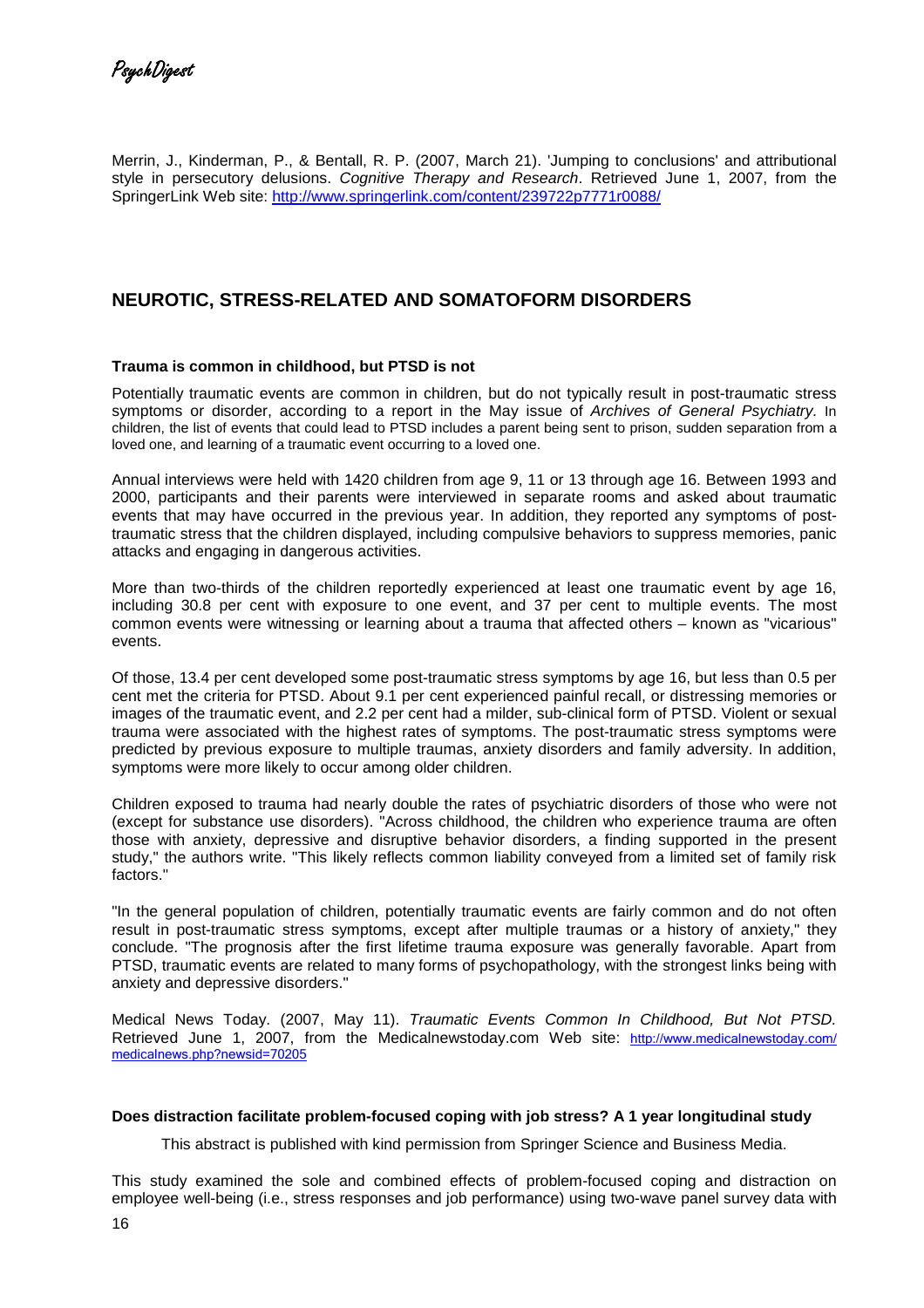a 1-year time lag. Participants were 488 male employees, who worked for a construction machinery company in western Japan. Hierarchical multiple regression analyses were conducted to examine whether distraction moderates the relationship of problem-focused coping with well-being. More use of problem-focused coping was negatively related to subsequent stress responses among those high in distraction. The combination of high problem-focused coping and high distraction was positively related to subsequent job performance, although it was limited only to the high job stress situation. Results suggest that the combination of high problem-focused coping and high distraction may lead to lower stress responses and better performance (but only in high job stress situations for performance) than the combination of high problem-focused coping and low distraction, at least for male blue-collar workers.

Shimazu, A., & Schaufeli, W. B. (2007, May 24). Does Distraction Facilitate Problem-focused Coping with Job Stress? A 1 year Longitudinal Study. Journal of Behavioral Medicine. Retrieved May 31, 2007, from the SpringerLink Web site: http://www.springerlink.com/content/rq714775948363h5

### **Change in neuroticism can affect mortality rates**

While mellowing with age has often been thought to have positive effects, doing so could also help you live longer. Scientists at Purdue University, in the US state Indiana, compared neurotic and non-neurotic men over time, and tied change in the trait with mortality.

The study tracked the change in neuroticism levels of 1663 aging men over a 12-year period. The men's mortality risk was calculated over an 18-year period using the average levels and rates of change.

Neurotic men whose levels of the trait dropped over time had a better chance at living longer. They seemed to recover from any damage high levels of the trait may have caused. On the flip side, neurotic men whose neuroticism increased over time died much sooner than their peers.

A neurotic personality was defined as a person with the tendency to worry, feel excessive amounts of anxiety or depression, and to react to stressful life events more negatively than people with low levels of the trait. Neuroticism levels were measured using a standardized personality test.

Data were controlled for age, depression levels, and both subjective and objective ratings of overall health.

MedicineWorld.org. (2007, April). Change in neuroticism tied to mortality rates. Retrieved June 1, 2007, from http://medicineworld.org/cancer/lead/4-2007/change-in-neuroticism-tied-to-mortality-rates.html

# **REVIEW ARTICLE: CIRCADIAN RHYTHMS – LATEST FINDINGS**

### **ADD EXTRA HOURS TO YOUR DAY ....**

### **… with two bright pulses of light**

In a study funded by NASA, scientists managed to reset the body clocks, or circadian rhythms, of 12 healthy volunteers to accommodate 25 hours per day.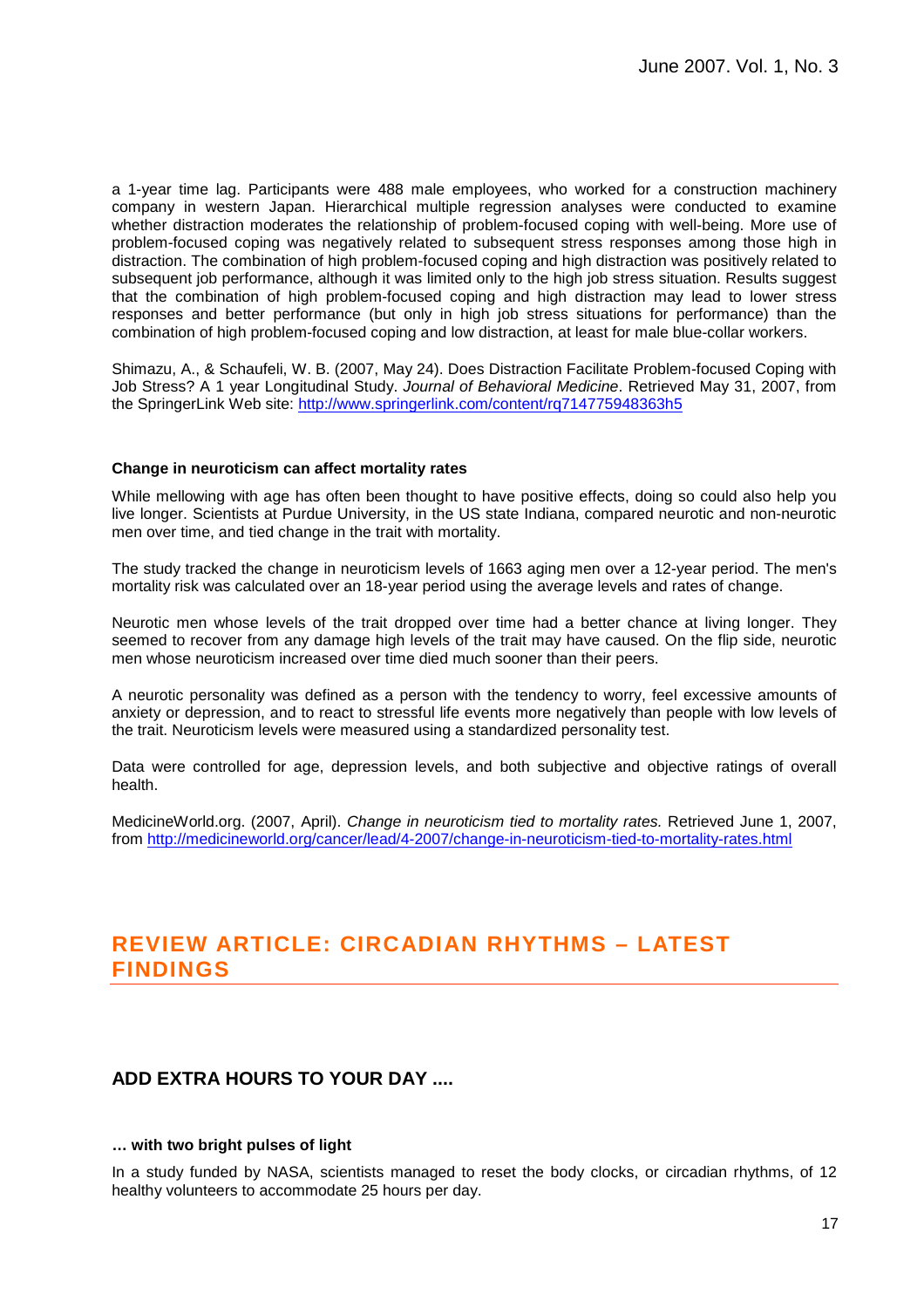

schedule. (Hitti, 2007)

The participants spent 65 days in individual rooms without windows, clocks, or any other time clues. After having established each participant's natural circadian rhythm, the researchers delivered two pulses of extremely bright light almost ten times brighter than normal room light—at the end of each day via the overhead fluorescent lights. After the pulses of light, particpants stayed up for an extra hour, effectively getting 25 hours out of the day. They stayed on this schedule for a month, and judging by their core body temperature and levels of melatonin—a hormone involved in circadian rhythms—their bodies had adjusted to the

### **... or an 'after hours' gene ...**

An altered body clock gene has been identified that can make a normal day up to three hours longer. The altered gene, named *'after hours'* or Afh, is a variant of a gene called Fbxl3, which was previously unknown to play a role in keeping the internal body clock of mammals running on time.

The discovery was made by scientists from the UK Medical Research Council (MRC) in collaboration with New York University. By monitoring when and how often mice chose to run on an exercise wheel, the team spotted an alteration in some of the animals' normal rhythms. Instead of following the typical 24-hour-pattern, some of the mice had body clocks that stretched to up to 27 hours. Closer study of the DNA from the mice revealed that those on a 27-hour-cycle had the after hours version of the Fbxl3 gene, one of a large family of genes that control the breakdown of specific proteins within body cells.

The after hours version of the Fbxl3 gene appears to interfere with normal regulation of the body clock on a cellular level. In mice and humans, there are molecular feedback loops that run over a period of roughly 24 hours to keep the body clock on time. A feedback loop is a cyclical system that relies on the input and breakdown of molecules to keep it running. One of the key components of this loop is a protein called Cry. The researchers found that mice that carried the after hours gene also had a delayed Cry protein breakdown rate, leading to a slowdown in the molecular feedback loops and a lengthening of the body clock cycle.

Dr Patrick Nolan, of the MRC Mammalian Genetics Unit and who led the study, said: ''We need to do a lot more research before this discovery could be applied to the human body clock cycle in any way, what it has shown us is yet another gene involved in controlling circadian rhythms and this in itself is a useful starting point for further study.''

The original research paper, The after hours mutant reveals a role for FBXL3 in determining mammalian circadian period, was published in Science on 26 April 2007. (Medical Research Council, 2007)

### **But which clock?**

Circadian rhythms, also known as body clocks, are cyclical changes in physiology, gene expression, and behaviour that run on a cycle of approximately one day, even in conditions of constant light or darkness. Scientists now know that the body does not have only one body clock; at least one other clock has been found in the adrenal gland. The adrenal gland is involved in several important body functions, such as body temperature regulation, metabolism, mood, stress response and reproduction. Research also suggests that other peripheral clocks reside throughout the body and that these clocks are perhaps interconnected (Physorg.com, 2006).

Peripheral organs in the body have their own cellular clocks that are reset on a daily basis by a central master clock in the brain. The operation of the cellular clocks is controlled by the coordinated action of a limited number of core clock genes. (Science Daily, Keeping the body in sync, 2007)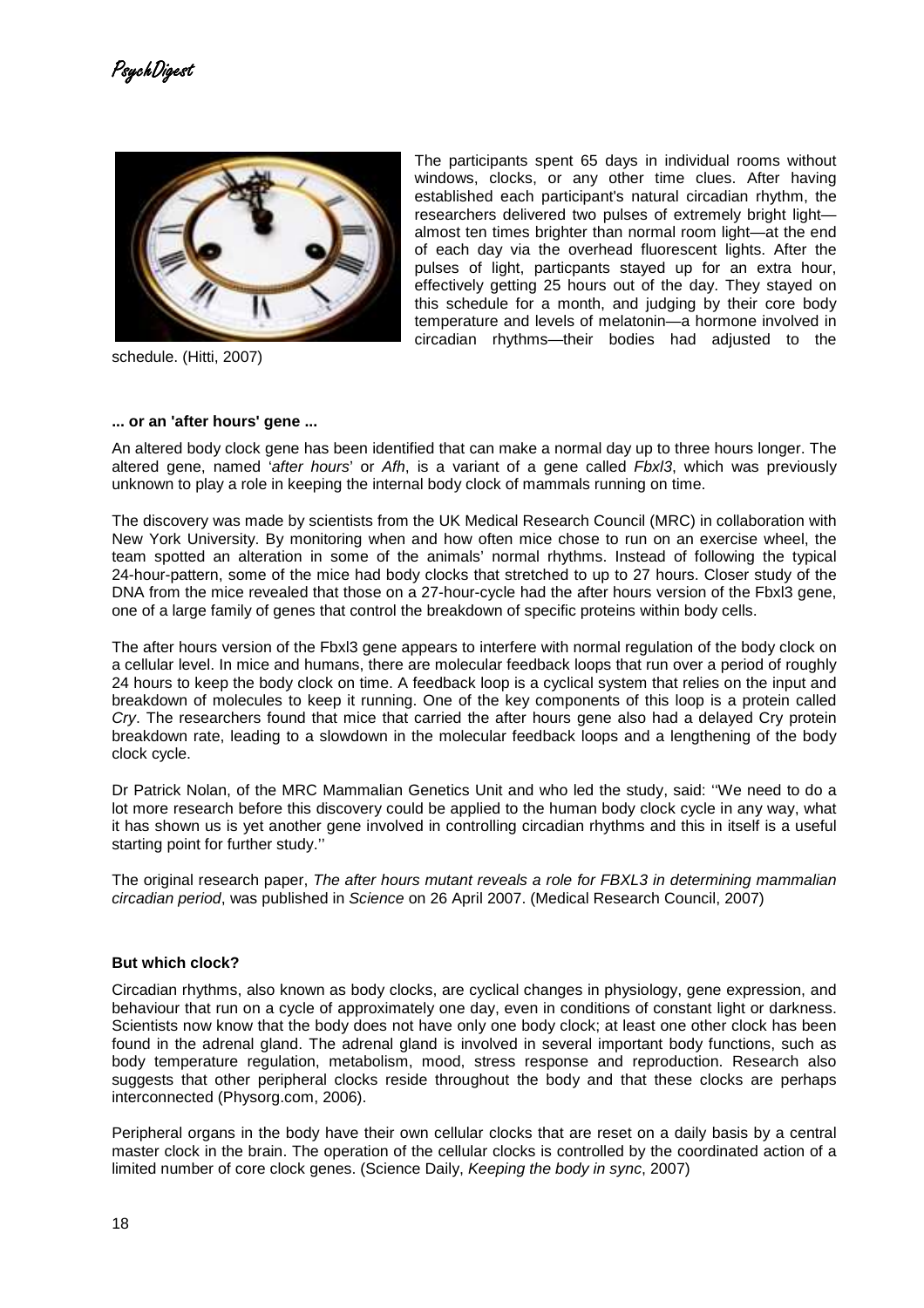### **The importance of body clocks**

Circadian clocks are highly conserved in all organisms, and in organisms separated by hundreds of millions of years of evolution (Science Daily, 2007). It is known that the circadian rhythm persists in constant conditions (for example constant dark) with a period of about 24 hours; that the period can be reset by exposure to a light or dark pulse, and that it is temperature compensated, meaning that it proceeds at the same rate within a range of temperatures. (Wikipedia, Circadian rhythm, ©2007)

These circadian rhythms play a role in many processes: timing when blooming plants open their petals in the morning and close them at night; or setting when fungi release spores to maximize their reproductive success. In humans, the clocks are responsible for why we get sleepy at night and wake in the morning, and they control many major regulatory functions, such as the sleeping and feeding patterns of all animals, including human beings (Science Daily, Jet lag, circadian clocks explained, 2007), daily rhythmic changes in body temperature, blood pressure, heart rate, concentrations of melatonin and glucocorticoids, urine production, acid secretion in the gastrointestinal tract, and changes in liver metabolism (Science Daily, Keeping the body in sync, 2007). There are clear patterns of brain wave activity, hormone production, cell regeneration and other biological activities linked to this daily cycle (Wikipedia, Circadian rhythm, ©2007).

Circadian rhythms also play a part in the reticular activating system in the reticular formation. The reticular formation is a part of the brain which is involved in stereotypical actions, such as walking, sleeping, and lying down. It is essential for governing some of the basic functions of higher organisms, and in evolutionary terms, is one of the oldest portions of the brain (Wikipedia, Reticular formation, ©2007). The reticular activating system is believed to be the centre of arousal and motivation in animals, including humans. The activity of this system is crucial for maintaining the state of consciousness. It is situated at the core of the brain stem between the myelencephalon (medulla oblongata) and mesencephalon (midbrain) (Wikipedia, Reticular activating system, ©2007).

Disruptions of circadian rhythms can cause jet lag, mental illness and even some forms of cancer. A future issue of PsychDigest will look at this aspect of the body clock.

### **Circadian rhythms explained?**

Circadian clocks in cells respond to differences in light between night and day, and thereby allow organisms to anticipate changes in the environment by pacing their metabolism to this daily cycle. Cornell and Dartmouth scientists believe that they can explain the biological mechanism behind this process, at least in fungi.

In a study funded by the US National Institutes of Health, the researchers discovered how a fungus (Neurospora crassa) uses circadian clock light sensors to control the production of carotenoids, which protect against damage from the sun's ultraviolet radiation just after sunrise. The researchers studied a protein called vivid, which contains a chromophore – a light-absorbing molecule.

The chromophore captures a photon or particle of light, and the captured energy from the light triggers a series of interactions that ultimately lead to conformational changes on the surface of the vivid protein. These structural changes on the protein's surface kick off a cascade of events that affect the expression of genes, such as those that turn carotenoid production on and off. The circadian clock allows the fungus to regulate and produce carotenoids only when they are needed for protection against the sun's rays.

A similar "switch" may be responsible for timing the sleep cycle in humans. (Science Daily, Jet lag, circadian clocks explained, 2007)



The research is published in the May 18 issue of Science.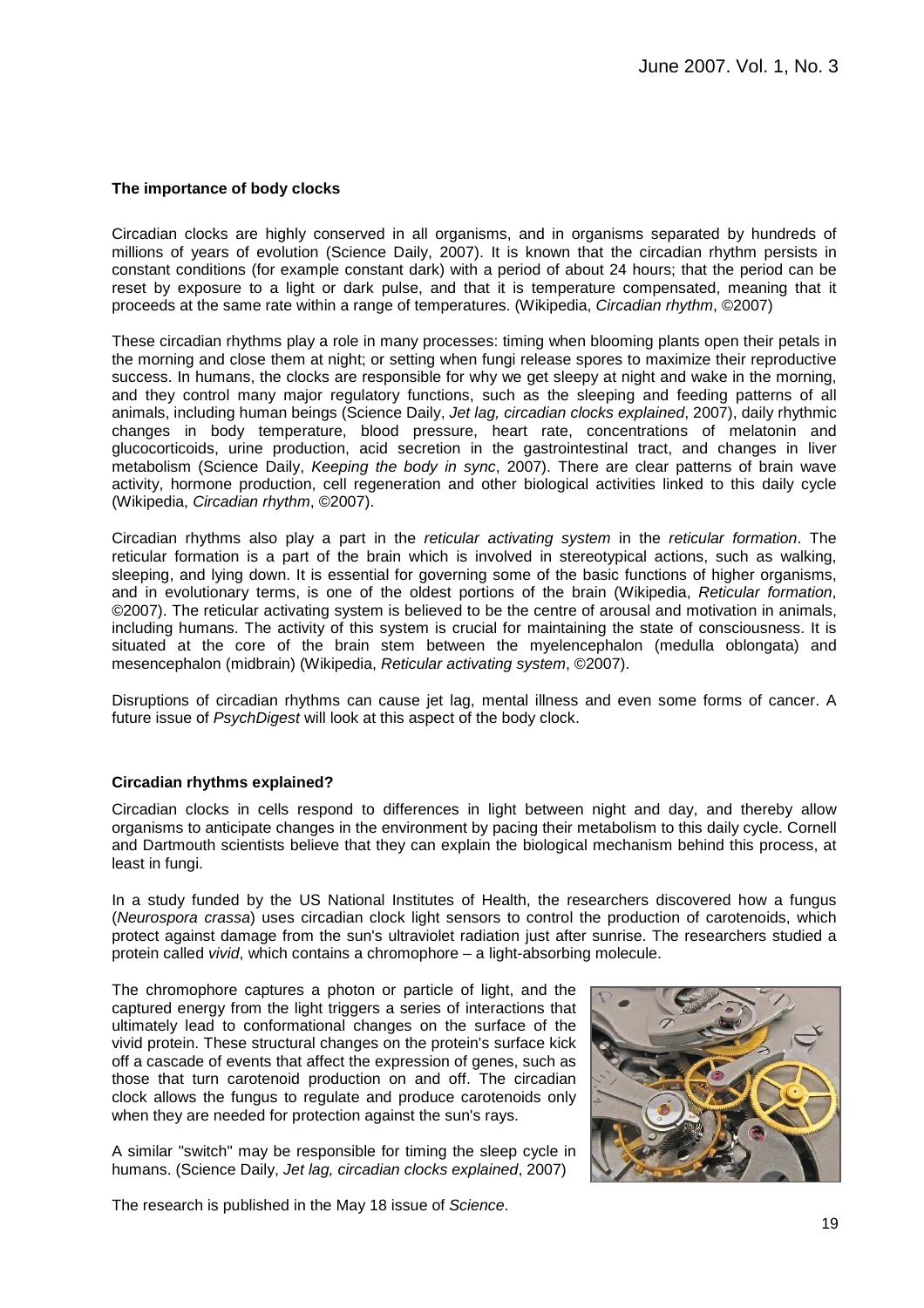### **— Sources —**

Hitti, M. (2007, May 14). 24 Hours Not Enough See the Light: Pulses of bright light may reset body clock and stretch the day to 25 hours. Retrieved May 31, 2007, from the MedicineNet.com Web site: http://www.medicinenet.com/script/main/art.asp?articlekey=81111

Medical Research Council. (2007, April 27). News 'After hours' gene stretches body clock to 27-hour-day. Retrieved June 2, 2007, from the MRC Web site: http://www.mrc.ac.uk/NewsViewsAndEvents/ News/MRC003657

Physorg.com. (2006, March 22). Research suggests multiple 'body clocks.' Retrieved June 3, 2007, from http://www.physorg.com/news67534867.html

Science Daily. (2007, March 14). Keeping The Body In Sync The Stability Of Cellular Clocks. Retrieved June 3, 2007, from the ScienceDaily.com Web site: http://www.sciencedaily.com/releases/2007/03/ 070313114325.htm

Science Daily. (2007, May 19). Jet Lag, Circadian Clocks Explained. Retrieved June 3, 2007, from the ScienceDaily.com Web site: http://www.sciencedaily.com/releases/2007/05/070518174657.htm

Wikipedia. (©2007). Circadian rhythm. Retrieved June 3, 2007, from http://en.wikipedia.org/wiki/Circadian

Wikipedia. (©2007). Reticular activating system. Retrieved June 3, 2007, from http://en.wikipedia.org/wiki/ Reticular\_activating\_system

Wikipedia. (©2007). Reticular formation. Retrieved June 3, 2007, from http://en.wikipedia.org/wiki/ Reticular formation

# **GENDER ROLES**

# **DIRECT AND INDIRECT ASSESSMENT OF GENDER ROLE IDENTIFICATION**

This abstract is published with kind permission from Springer Science and Business Media.

Differences in gender role identification exist among both men and women. Earlier researchers have developed several instruments to measure the degree to which individuals identify with the masculine or feminine gender role. In the present study we examined a number of these measurement procedures. Undergraduate students ( $N = 45$ ) were administered three direct and two indirect measures of gender role identification. In addition, participants were exposed to a psychological stress test that was relatively masculine. Findings reveal that direct and indirect instruments tap different underlying constructs of gender role identification that are nevertheless positively correlated. Furthermore, results suggest that one of the indirect measures, the Gender Implicit Association Test (GIAT), is a promising instrument to provide an estimate of gender role identification. Of all gender role identification measures the GIAT was (a) most sensitive to sex differences and (b) the only significant predictor of systolic blood pressure responses during and after the relatively masculine stress task.

Van Well, S., Kolk, A. M., & Oei, N. Y. (2007, May 22). Direct and Indirect Assessment of Gender Role Identification. Sex Roles. Retrieved May 31, 2007, from the SpringerLink - Journal Article Web site: http://www.springerlink.com/content/v5x520p616tm7n61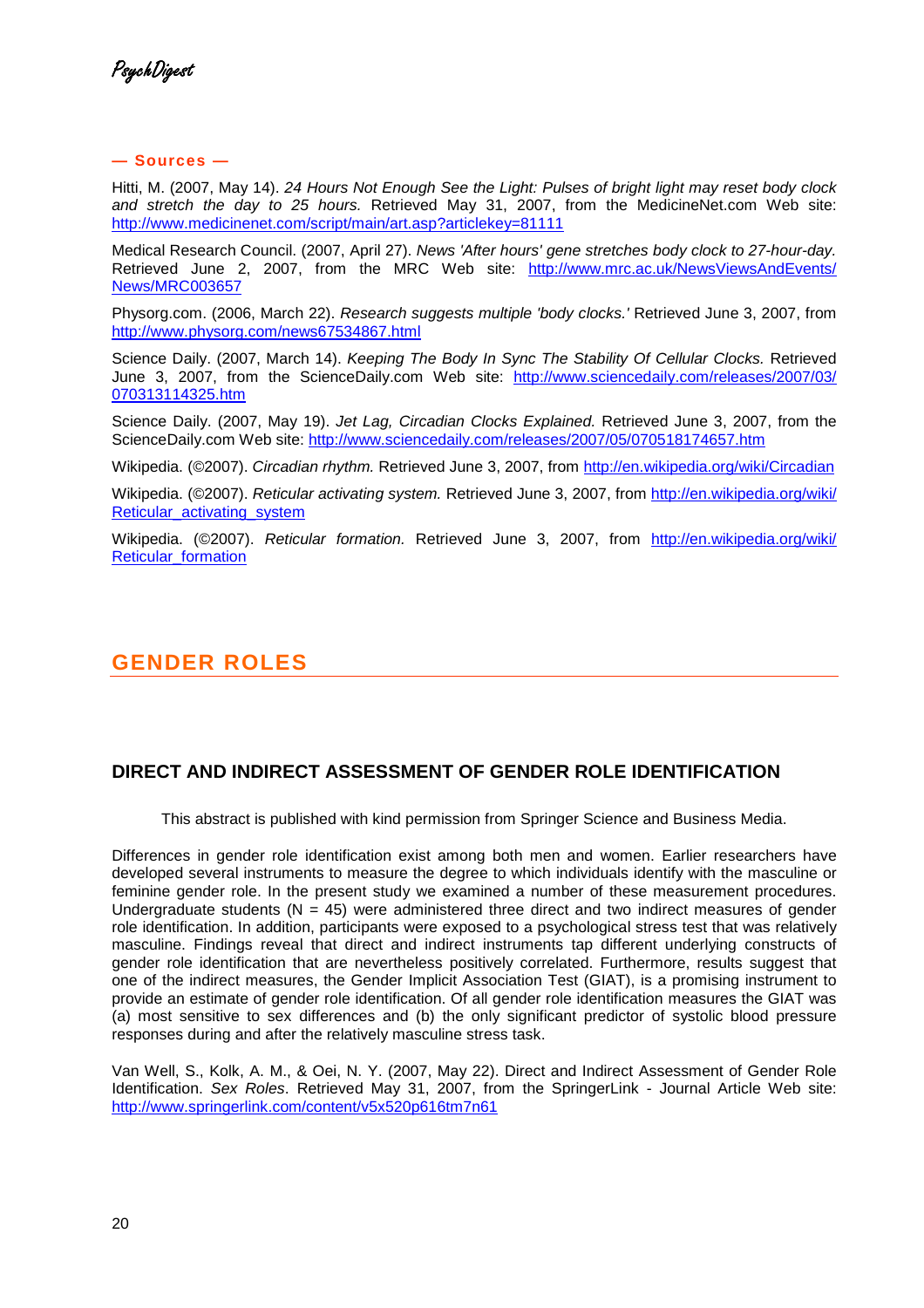# **PSYCHOLOGICAL DEVELOPMENT: LEARNING DISABILITIES**

## **WIDGET REBUS SYMBOLS**

### **Symbols can improve the reading comprehension of adults with learning disabilities**

Adding symbols to written text can make comprehension easier for some adults with mild and borderline learning disabilities

A study looked at the impact of adding of Widget Rebus symbols—a reading and communication symbol system with minimum use of text—to text, and found that participants' comprehension scores were significantly higher for symbolised passages than for non-symbolised ones.

These examples of the Widget Rebus symbols are from the http://www.widgit.co.uk/ website:



Jones, F., Long, K., & Finlay, W. (2007, July). Symbols can improve the reading comprehension of adults with learning disabilities. Journal of Intellectual Disability Research, 51(7), 545. Retrieved May 29, 2007, from: http://www.blackwell-synergy.com/doi/abs/10.1111/j.1365-2788.2006.00926.x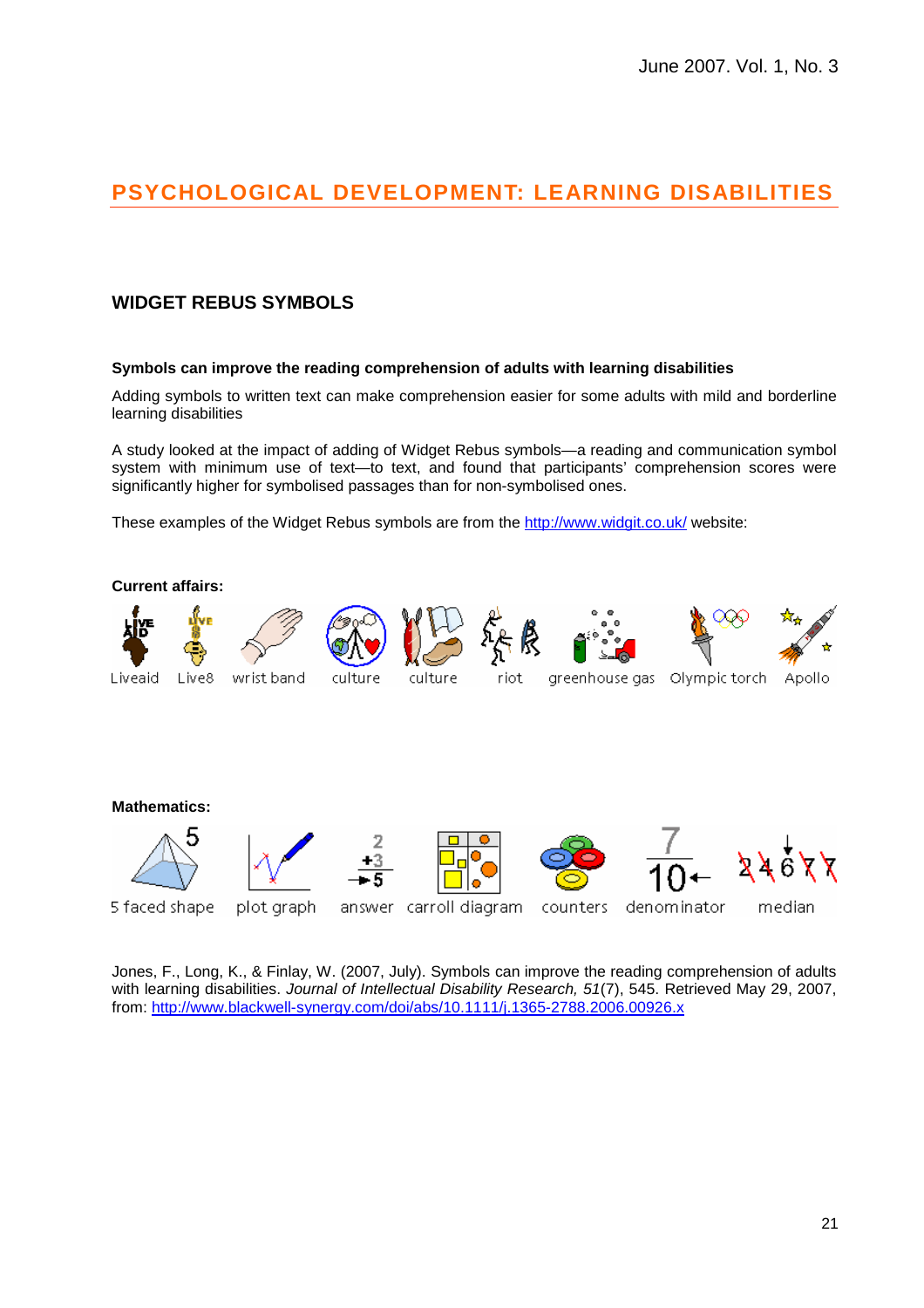# **ORGANISATIONAL PSYCHOLOGY**

# **INTERVIEWING TECHNIQUES**

### **Behavioural interviewing significantly improves employee selection**

### By Dr Thomas Groenewald, Psych & Soma

If 62 per cent of UK organisations in 2004 used competency-based behavioural interviews for selection purposes—and this figure is reasonably consistent across private, public and voluntary organisations then there must be something worth investigating (Robinson, Sparrow, Clegg & Birdi, 2007). This percentage has increased by 36 per cent in just two years, according to the Chartered Institute of Personnel and Development (CIPD) in the UK. Nearly 80 per cent of the UK Civil Service departments and agencies had competency profiles in place in 2000, and the remaining were planning to follow suit. These findings prompted PsychDigest to look for more literature on competency-based behavioural interviewing.

Behavioural interviewing has many applications. Barclay (2001) recommends it for appraisals, disciplining, grievance handling and accident investigations because of its potential to gather detailed evidence about specific events as well as an objective evaluation of past performance. She also recommends behavioural interviewing for doctors and healthcare workers to gather information from patients; for social workers to interview the children of clients; and for police to interview witnesses or suspects. PsychDigest suggests that psychologists can use behavioural interviewing for diagnostic purposes.



Barclay (2001) reports that more reliable and more valid predictions of the likely candidate's job success can be derived through structured interviewing than through 'traditional interviewing'. She differentiates two types of structural interviewing, namely 'situational' and 'behavioural'.

Situational questions pose hypothetical situations that may occur on the job the candidate is selected for, where the candidate is asked what s/he would do in that situation. Behavioural questions, in contrast, focus on past behaviour by asking the candidate to describe what s/he did in the past.

Hood (2004) states that past behaviour is the best predictor of future performance, while Barclay (2001) believes that 'traditional' questions on opinions, attitudes, goals, aspirations, self-descriptions and selfevaluations are weaker, because they offer candidates the opportunity to conceal weaknesses and overstate their credentials.

Behavioural questions are more flexible than situational ones and allow candidates to present their competence by describing past events, rather than imagining hypothetical situations. Behavioural questions further reduce the likelihood of bias by focusing on the competencies necessary for the job. This is of particular importance in South Africa, where employment equity is a statutory prerequisite. Behavioural questions are more likely to elicit truthful responses, because it is difficult for the candidate to fake an explanation of past performance. If there is doubt, the interviewer can always probe further. Behavioural interviewing provides ample evidence to justify decisions and, if necessary, grounds on which to give feedback to internal candidates.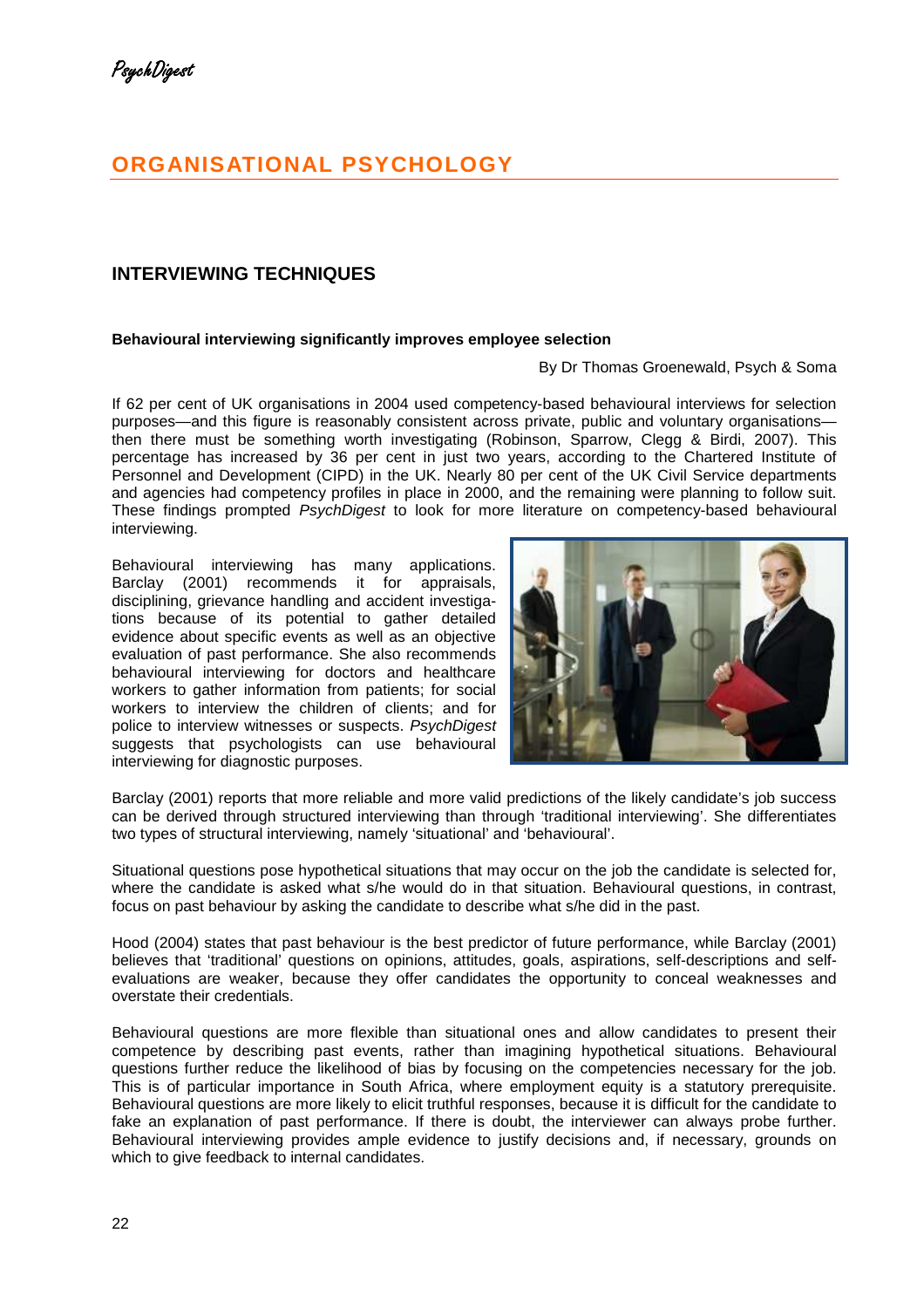It is feasible to gather through behavioural interviewing similar evidence to those gathered in an assessment centre; however, it is much less costly.

There are substantial costs associated with recruitment, selection, engaging, training and the disciplinary process, should the selected individual perform poorly, caution Golec and Kahya (2007). Selection strategies should be aligned to the organisation's business strategies in order to contribute to the organisation's performance. In the contemporary lean and quality-conscious business environment, selection is a very important issue, asserts Barclay (2001), requiring that every position should have a competency profile and that selection is done in such a way that it matches the incumbent's competencies to those required by the position. Golec and Kahya (2007) provide a comprehensive Analytic Hierarchy Process (AHP), based on fuzzy logic, for the preliminary selection, the selection of the final candidate, and for engaging the appropriate employee. They argue that AHP minimises subjective judgement.

Hood (2004) suggests that often-used behavioural questions are stale at best and pointless at worse. She offers ten questions that she believes will render remarkable results. These questions include:

- "Describe a situation when a subordinate was able to change your mind on a particular course of action", and
- "Describe a time when you were faced with a challenging situation that involved balancing competing interests in your personal life with issues in the workplace" or … balancing competing priorities/customer demands, and how you handled the situation.

The questions suggested by Hood can serve well as exemplars for inexperienced interviewers. "Perfect" answers to identify a behavioural competency entail a description of the Situation or Task, what the interviewee specifically did (Action), and what the Result or impact was of the interviewee's action, or what did s/he learn – the acronym STAR will be helpful for the inexperienced interviewer (International Quality & Productivity Centre, 2007). If the answer is incomplete, the interviewer should probe further. Interviewers can gain an understanding of the candidate/client's work/personal history, experiences, motivation/rationale and acquired competence by collecting behavioural examples (STARS).

Critique against competency-based behavioural interviewing is that it is "pastist" (Barclay, 2001), or present-focused at best, and past-focused at worse (Robinson, Sparrow, Clegg & Birdi, 2007). In the globally competitive market it is necessary to forecast future competency requirements. Their article describes a three-phase methodology, an integrated and highly structured approach of forecasting future competency requirements, which they recommend for organisations to generate detailed and accurate forecasts.

Barclay, J.M. 2001. Improving selection interviews with structure: organisations' use of "behavioural" interviews. Personnel Review, 30(1), 81-101.

Golec, A. & Kahya, E. 2007. A fuzzy model for competency-based employee evaluation and selection. Computers & Industrial Engineering, 52, 143-161.

Hood, S.B. 2004. Hire echelon. Canadian Business, 77(12), 71-73.

International Quality & Productivity Centre (IQPC). 2007. Competency-based behavioural interviewing. Sandton: IQPC.

Robinson, M.A., Sparrow, P.R., Clegg, C. & Birdi, K. 2007. Forecasting future competency requirements: a three-phase methodology. Personnel Review, 36(1), 65-90.

### **— Recommended reading for job hunters —**

Competency-based interviews: master the tough new interview style and give them the answers that will win you the job, by Robin Kessler. Published by Career Press in April 2006 (Paperback: 255 pp.)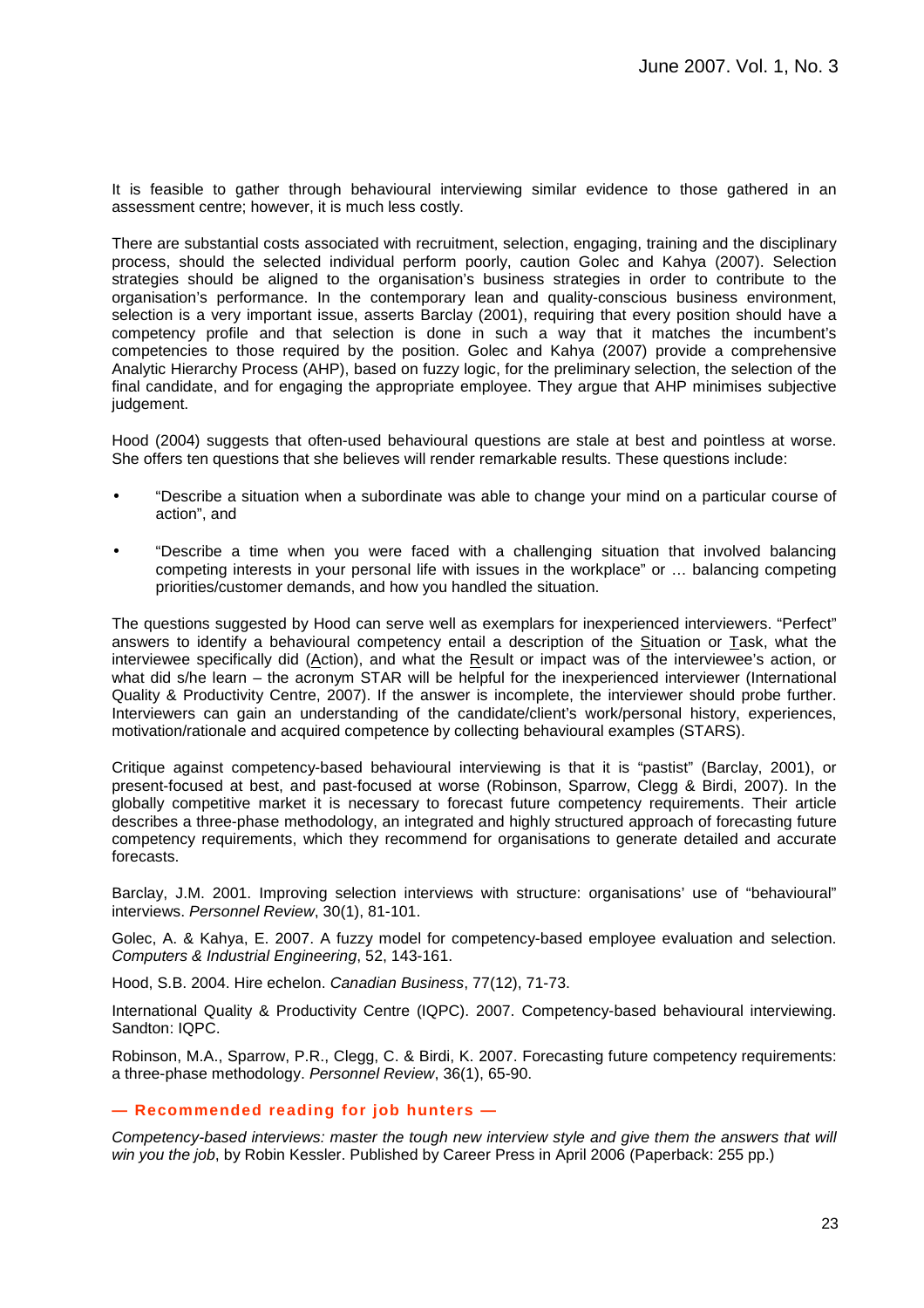# **WEB RESOURCES**

## **NEUROSCIENCE PODCASTS**

To whet your appetite for the ISAD conference, listen to the "Brain stimulation and other technologies" podcast (audio and visual) at the Library of Congress website: http://www.loc.gov/today/cyberlc/ feature\_wdesc.php?rec=3715. This podcast is unfortunately not available for downloading, and must be accessed from the LoC website.

Description from the LoC website:

In May 2005, the Library of Congress, the Dana Foundation, Columbia University, and the National Institute of Mental Health gathered leaders in neuroscience and ethics to discuss the rights and wrongs of using or not using new therapies and enhancements. By defining the most advanced and promising research findings, the conference sought to dispel public confusion about what brain science today can and cannot do.

Other websites that offer downloadable podcasts include ABC Radio National's "All in the mind" series at http://www.abc.net.au/rn/allinthemind/default.htm, the Royal College of Psychiatrists podcasts ("Raj Persaud talks to ...") at http://www.rcpsych.ac.uk/pressparliament/podcasts.aspx, and the Brain Science Podcast at http://brainsciencpodcast.wordpress.com/tag/neuroscience,

# **CONFERENCES & EVENTS**

### **The Future Search Network Learning Exchange**

The Future Search Network will conduct the Learning Exchange in Africa for the first time:

8–10 November 2007 Aloe Ridge Hotel, Lanseria, Gauteng

The Learning Exchange will incorporate a workshop by the authors of *Don't Just Do Something*, Stand There! Ten Principles for Leading Meetings that Matter, Marvin Weisbord and Sandra Janoff. The workshop will run from 5 to 6 November.

Industrial and other psychologists who need to facilitate large, diverse groups or communities to achieve shared goals could consider Future Search, an interactive task-focus process that is said to help people transform their capability for action very quickly.

Future Search is a powerful and democratic method of organisational planning. The underlying goal is to get people onto common ground and to focus on the future. To make a break through, common ground is necessary. By focussing on the future, less energy is devoted to today's problems.

Future Search strives to bring a 'whole system' into the room to work on a task-focused agenda. A crosssection of people, usually around 50 to 80, concerned with the topic or organisation undertakes the search. The diversity of stakeholders broadens the perspectives in order to view more of the whole - to see more of the 'elephant'. The process has a self-managing character that enables collaboration from the beginning, without the groups members necessarily knowing one another.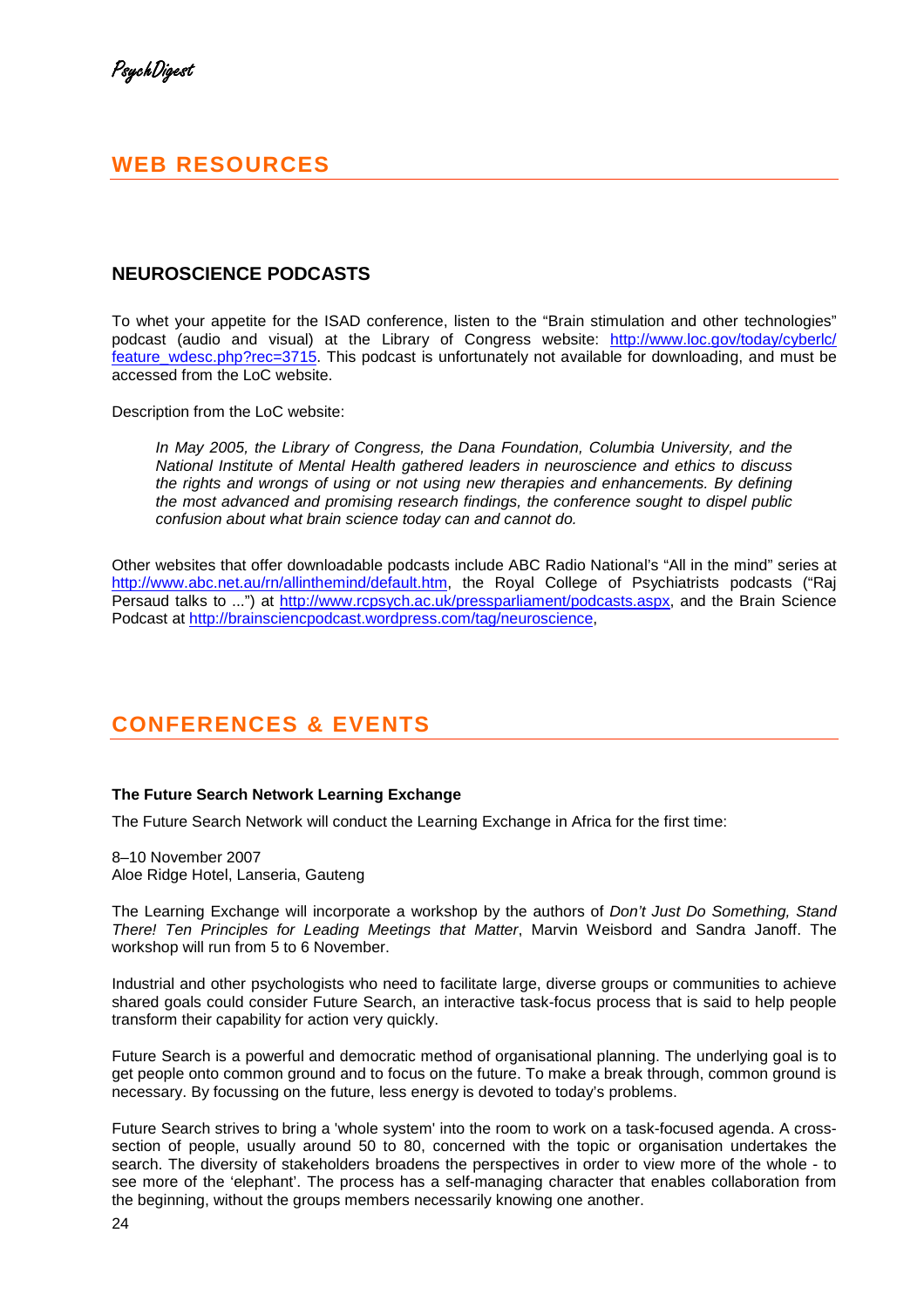Ideally, a Future Search runs over three days, as people need 'soak' time. Day 1 starts by focusing on the past. Time lines of personal miles stones, global events and the future search topic/organisation are drawn. The group then creates a mind map of trends influencing the topic or organisation.

Day 2 begins with descriptions of what the various stakeholder groups are currently doing, as well as what they want to do in future. The groups each report on what they are proud of, and what they regret with regard to the topic/organisation. The afternoon is devoted to creating a future scenario. The participants generate concrete images and examples of what is happening in their chosen future, and the barriers they imagine they have had to overcome to get there.

On day 3 the common ground is confirmed through dialogue. Volunteers signing up to implement action plans conclude the process.

More information on the Learning Exchange and workshop is available on http://www.futuresearch.net/ downloads/May\_Update.pdf

Future Search. (©2007). Future Search - The Method - What is Future Search. Retrieved June 3, 2007, from the FutureSearch.net Web site: http://www.futuresearch.net/method/whatis/index.cfm

The Co-Intelligence Institute. (n.d.). Future Search (a.k.a. "search"). Retrieved June 3, 2007, from http://www.co-intelligence.org/P-futuresearch.html

Weisbord, M., & Janoff, S. (2000). Future Search: An action guide to finding common ground for action in organizations and communities (2nd expanded edition). San Francisco: Berrett-Koehler.

### **8th International Mental Health Conference**

17–19 August 2007 Queensland, Australia Contact: Jan Marquardt tel: +61 07 55282501, fax: +61 07 55285291 email: jan.marquardt@astmanagement.com.au Or visit: http://gcimh.com.au/conference/

### **Australasian Society for Bipolar Disorders Conference 2007**

20–22 September 2007 Sydney, Australia Contact: Alyson Arestan tel: +61 02 9290 3366, fax: +61 02 9290 2444 email: asbd2007@icms.com.au Or visit: http://www.asbd2007.com.au

### **42nd Annual APS Conference**

42nd Annual APS Conference: Psychology making an impact 25–29 September 2007 Brisbane, Australia Contact: Conference Coordinator tel: +61 03 86623300, fax: +61 03 96636177 email: apsconference@psychology.org.au Or visit: www.apsconference.com.au